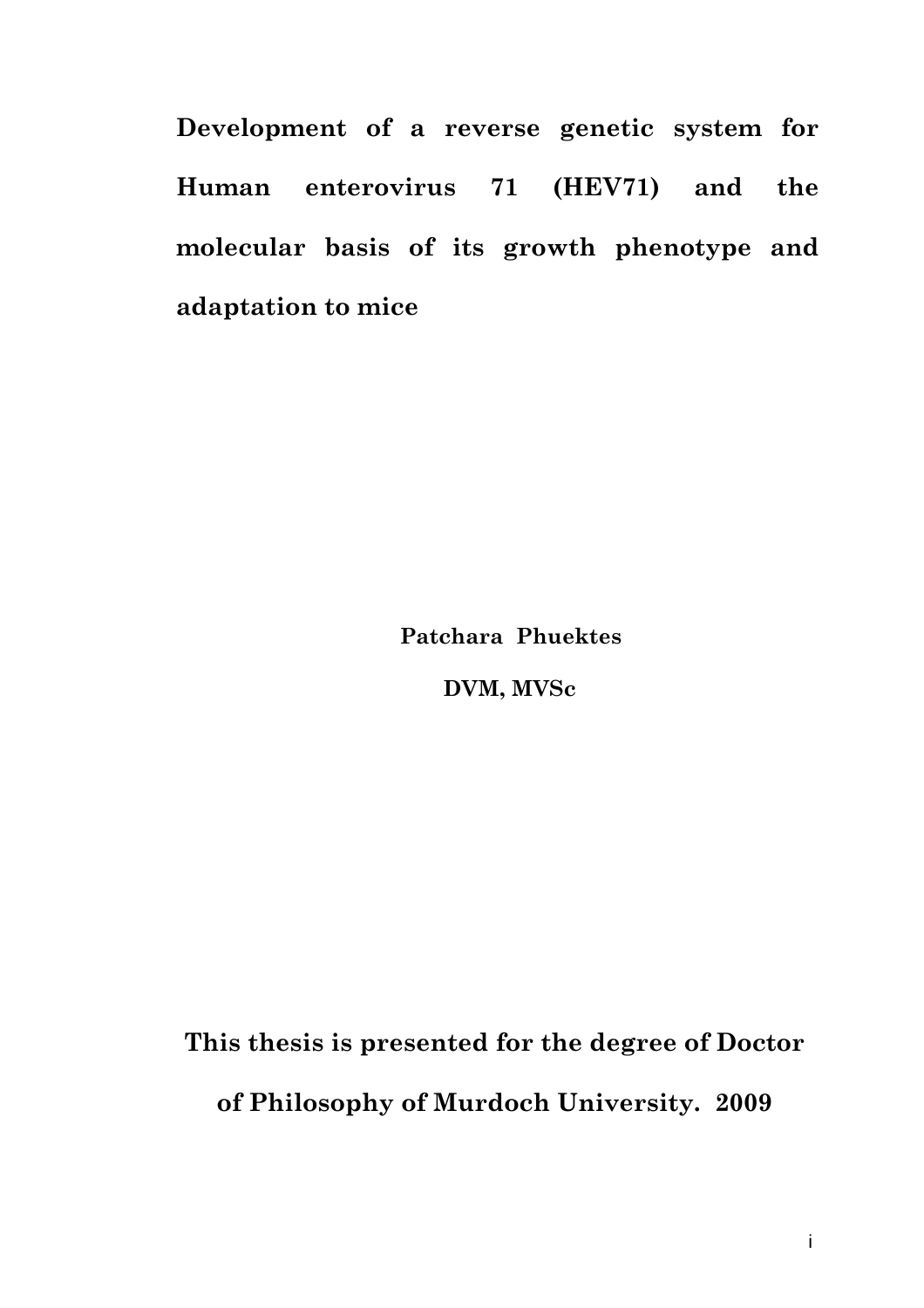## **DECLARATION**

**I declare that this thesis is my own account of my research and contains as its main content work which has not previously been submitted for a degree at any tertiary education institution.** 

**……………………………..** 

**Patchara Phuektes**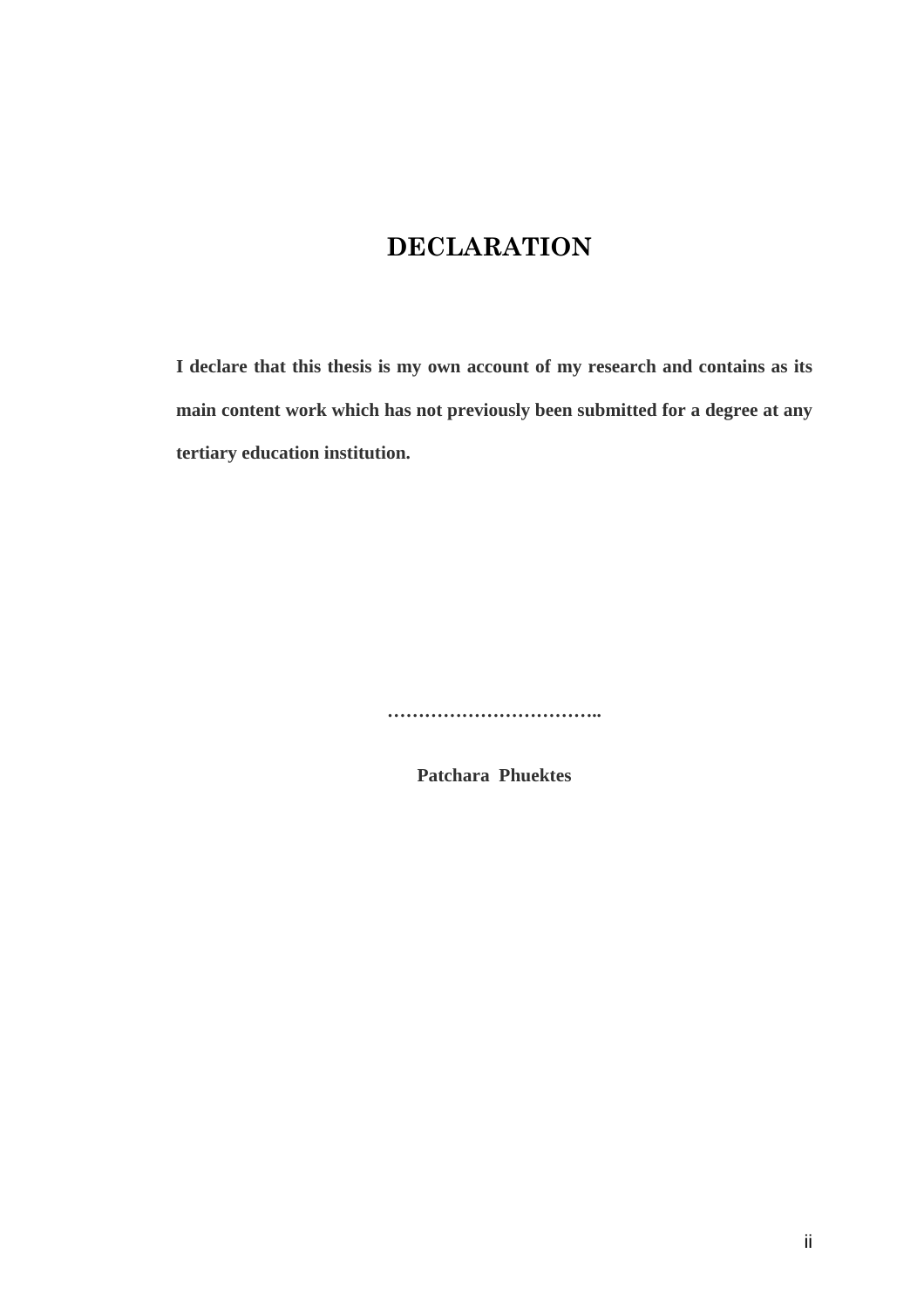#### **ACKNOWLEDGMENTS**

I would like to give special thanks to my supervisor Professor Peter McMinn for his great support, encouragement and the knowledge he has imparted to me during the period of my study. I wish to sincerely thank my supervisor Associate Professor Stan Fenwick for his continuous support, understanding and invaluable advice. Sincerely thanks also go to Professor John Edwards and Peta Edwards for their encouragement and great advice.

Thanks for great friendship and support from members of the Division of Virology at Telethon Institute for Child Health Research; Beng Hooi, Sharon, Lara, Chee Choy and Kristy. Special thanks to Beng Hooi for your technical assistance and support, and to Sharon for making my time in the lab enjoyable. I appreciate the great assistance from the staff at the Telethon Institute for Child Health Research.

I sincerely thank Murdoch University for providing the scholarship that enables me to undertake this course.

To John Klingler, thank you for your understanding, guidance and encouragement through out the past four years of my PhD. Thanks to my colleagues at National Institute of Animal Health for your support thoughout these years. Thanks also go to Ajarn Tom for making me a better person and giving me invaluable guidance.

Finally, I especially thank to everyone in my family for their continuous love and support throughout my life.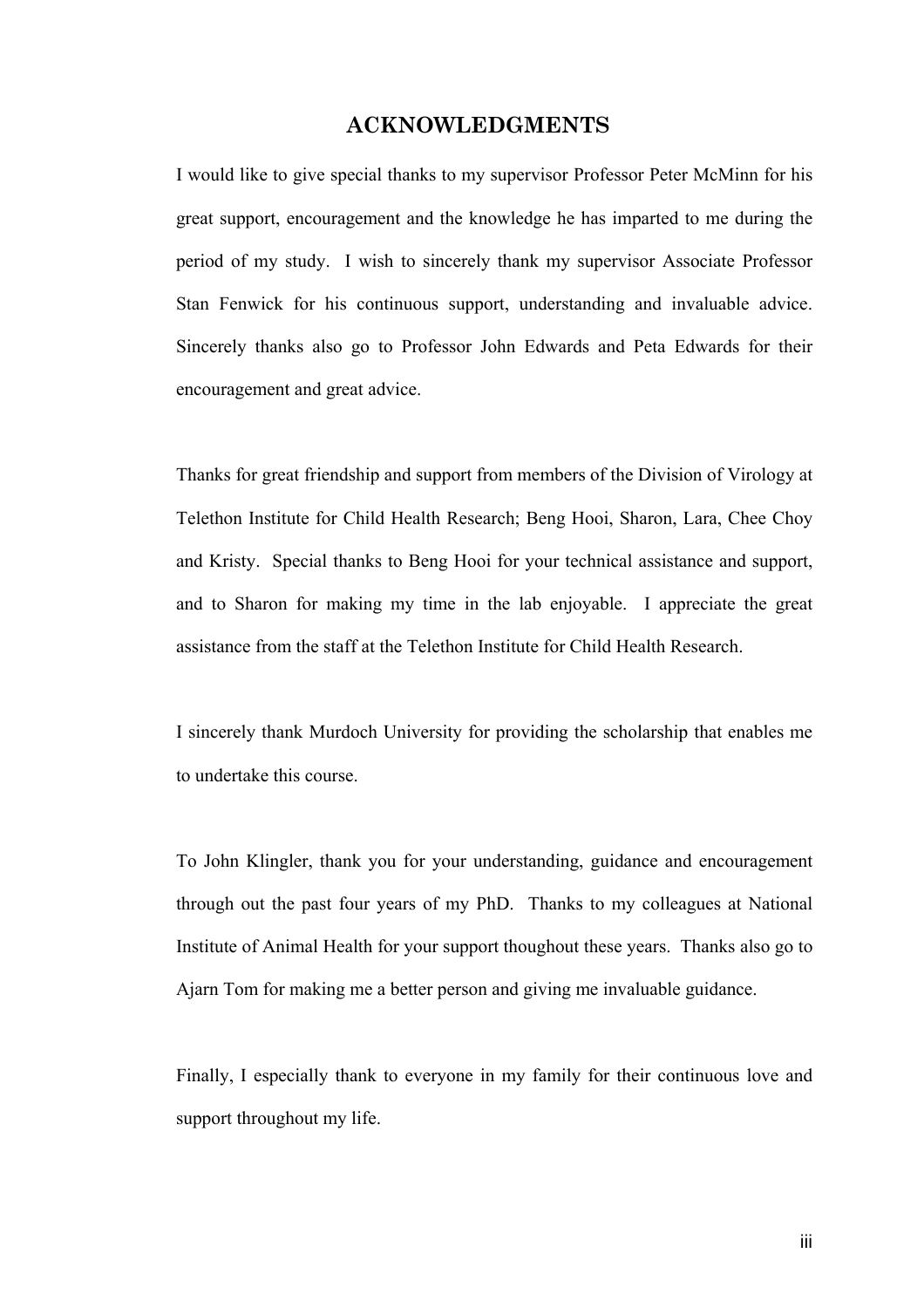#### **ABSTRACT**

Human enterovirus 71 (HEV71) is a member of the Human Enterovirus A species within the Family *Picornaviridae.* Since 1997, HEV71 has emerged as a major cause of epidemics of hand, foot and mouth disease (HFMD) associated with severe neurological disease in the Asia-Pacific region. At the present time, little is known about the pathogenesis of acute neurological disease caused by HEV71. The major aim of this study was to generate infectious cDNA clones of HEV71 and use them as tools for investigating the biology of HEV71 and molecular genetics of HEV71 virulence and pathogenesis.

Two infectious cDNA clones of HEV71 clinical isolates, 26M (genotype B3) and 6F (genotype C2) were successfully constructed using a low copy number plasmid vector and an appropriate bacterial host. Transfection of cDNA clones or RNA transcripts derived from these clones produced infectious viruses. Phenotypic characterisation of clone-derived viruses (CDV-26M and CDV-6F) was performed, and CDV-26M and CDV-6F were found to have indistinguishable phenotypes compared to their wild type viruses.

Strains HEV71-26M and HEV71-6F were found to have distinct cell culture growth phenotypes. To identify the genome regions responsible for the growth phenotypes of the two strains a series of chimeric viruses were constructed by exchanging the 5′ untranslated region (5′ UTR), structural protein (P1), and nonstructural protein (P2 and P3) gene regions using infectious cDNA clones of both virus strains. Analysis of reciprocal virus chimeras revealed that the 5′ UTR of both strains were compatible but not responsible for the observed phenotypes. Both the P1 and P2-P3 genome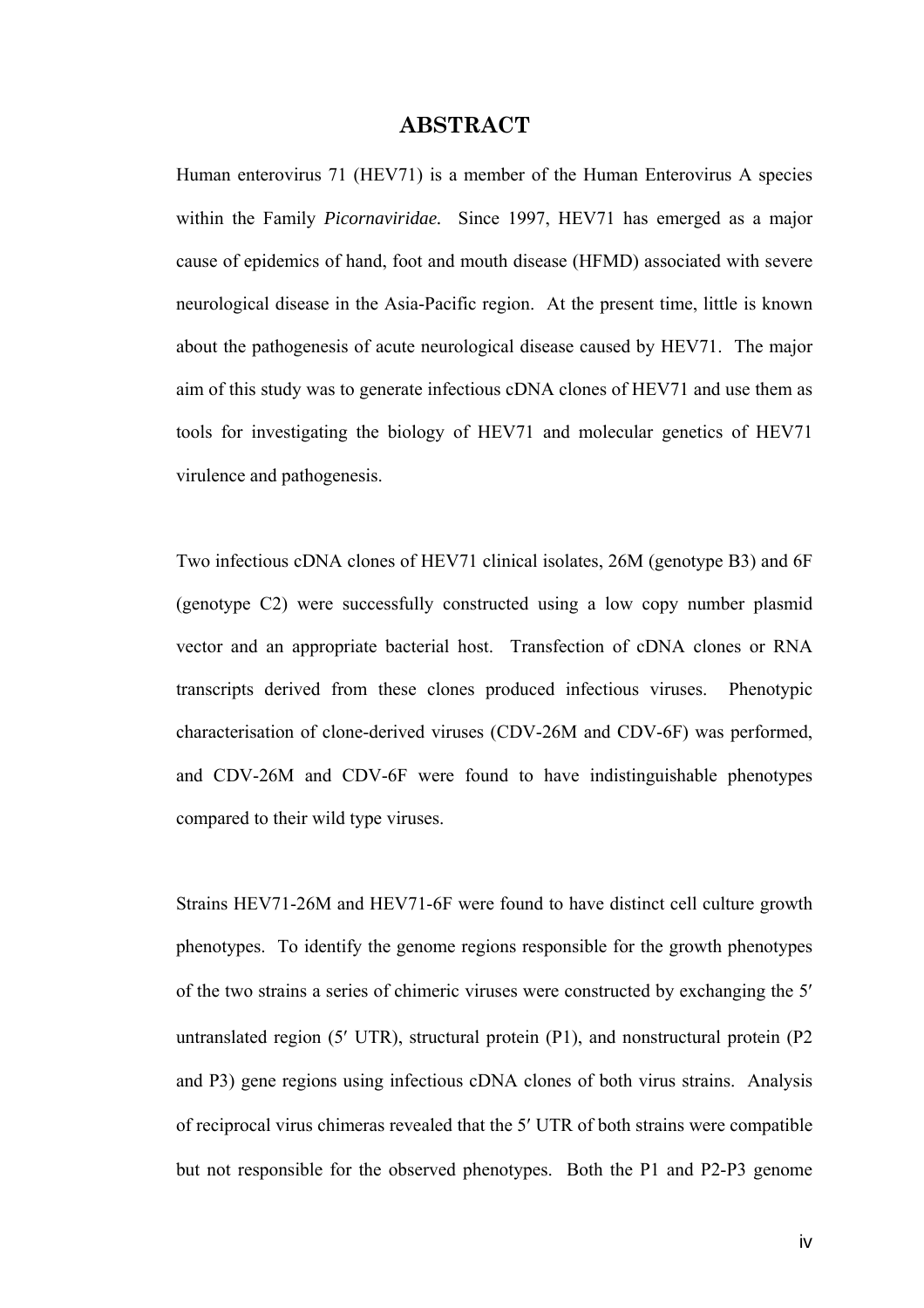regions influence the HEV71 growth phenotype in cell culture, phenotype expression is dependent on specific P1/P2-P3 combinations and is not reciprocal.

In the previous study, in order to investigate the pathogenesis of HEV71 infection, a mouse HEV71 model was developed using a mouse-adapted variant of HEV71-26M. Mouse-adapted strain MP-26M caused fore- and/or hindlimb paralysis in mice, whereas HEV71-26M-infected mice did not develop clinical signs of infection at any virus dose or route of inoculation tested. In this study, the molecular basis of mouse adaptation by HEV71 was identified. Nucleotide sequence analysis of HEV71-26M and MP-26M revealed three point mutations in the open reading frame, each resulting in an amino acid substitution in the VP1, VP2 and 2C proteins; no mutations were identified in the untranslated regions of the genome. To determine which of the three amino acid mutations were responsible for the adaptation and virulence of HEV71-26M in mice, recombinant cDNA clones containing one, or a combination of two or three mutations, were constructed. Mouse virulence assays of the mutated viruses clearly demonstrated that a non-conservative amino acid substitution ( $G^{710} \rightarrow E$ ) in the capsid protein VP1 alone was sufficient to confer the mouse virulence phenotype on HEV71.

In addition, a mouse oral infection model was established in this study. Oral inoculation with the mouse-adapted HEV71 virus, MP-26M, induced fore-or hindlimb paralysis in newborn mice in an age- and dose-dependent manner. As oral transmission is the natural route of HEV71 infection, this murine HEV71 oral infection model will provide a suitable tool for studying HEV71 pathogenesis, for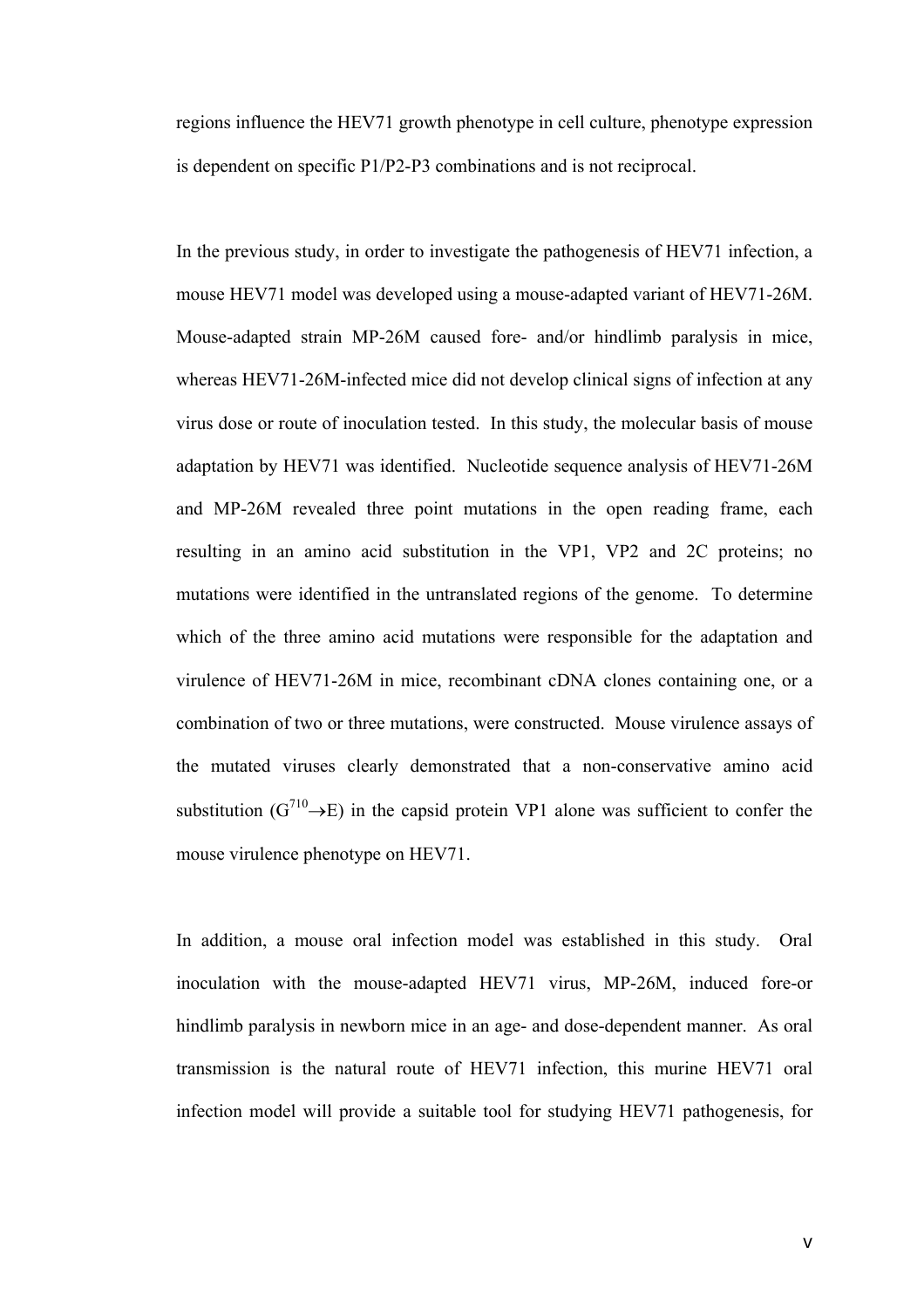defining neurological determinants, and for testing vaccine efficacy and immunogenicity in the future.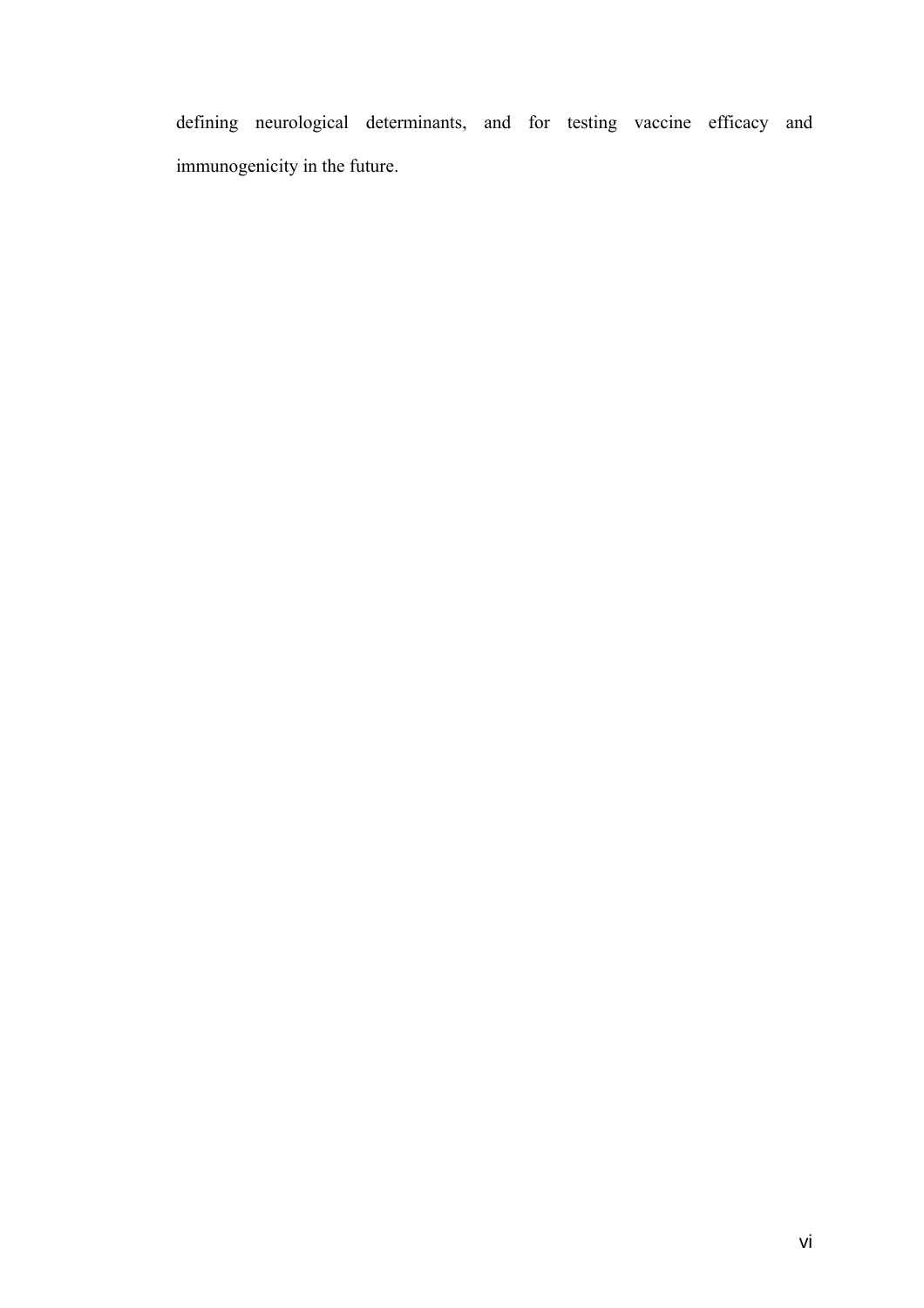## **TABLE OF CONTENTS**

| <b>TITLE PAGE</b>              | $\mathbf{i}$ |
|--------------------------------|--------------|
| <b>DECLARATION</b>             | ii           |
| <b>ACKNOWLEDGEMENTS</b>        | <i>iii</i>   |
| <b>ABSTRACT</b>                | iv           |
| <b>TABLE OF CONTENTS</b>       | vii          |
| <b>LIST OF FIGURES</b>         | xiv          |
| <b>LIST OF TABLES</b>          | xviii        |
| PUBLICATIONS AND PRESENTATIONS | <b>XX</b>    |
| <b>ABBREVIATIONS</b>           | xxi          |

## **CHAPTER ONE: LITERATURE REVIEW**

| 1.1.7 Construction and use of infectious cDNA clones of |  |
|---------------------------------------------------------|--|
|                                                         |  |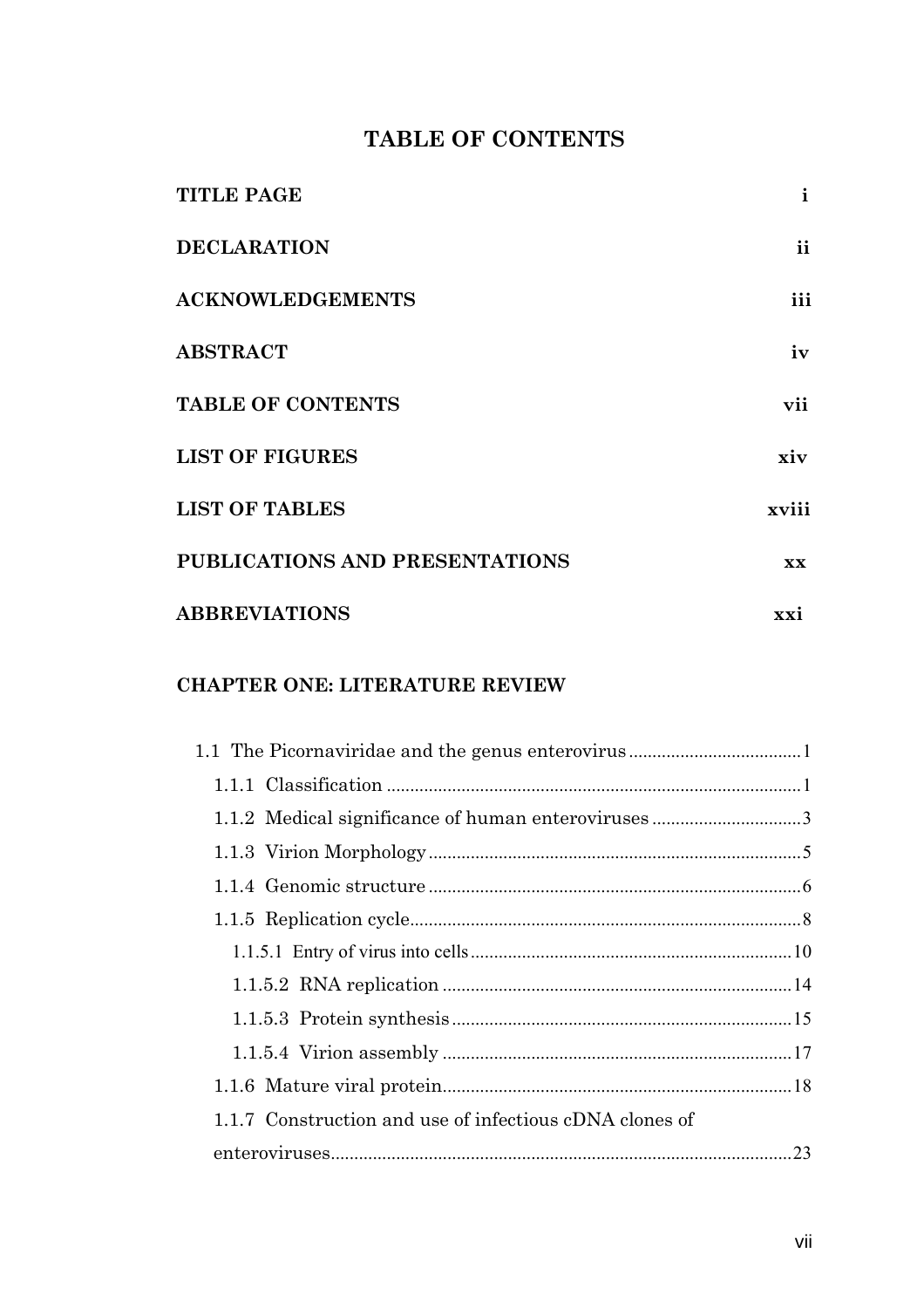## **CHAPTER TWO: MATERIALS AND METHODS**

| 2.2.8 Transformation of DNA into <i>Escherichia coli</i> ( <i>E. coli</i> )48 |  |
|-------------------------------------------------------------------------------|--|
|                                                                               |  |
|                                                                               |  |
|                                                                               |  |
|                                                                               |  |
| 2.2.13 Construction of full-length cDNA clones of HEV7154                     |  |
|                                                                               |  |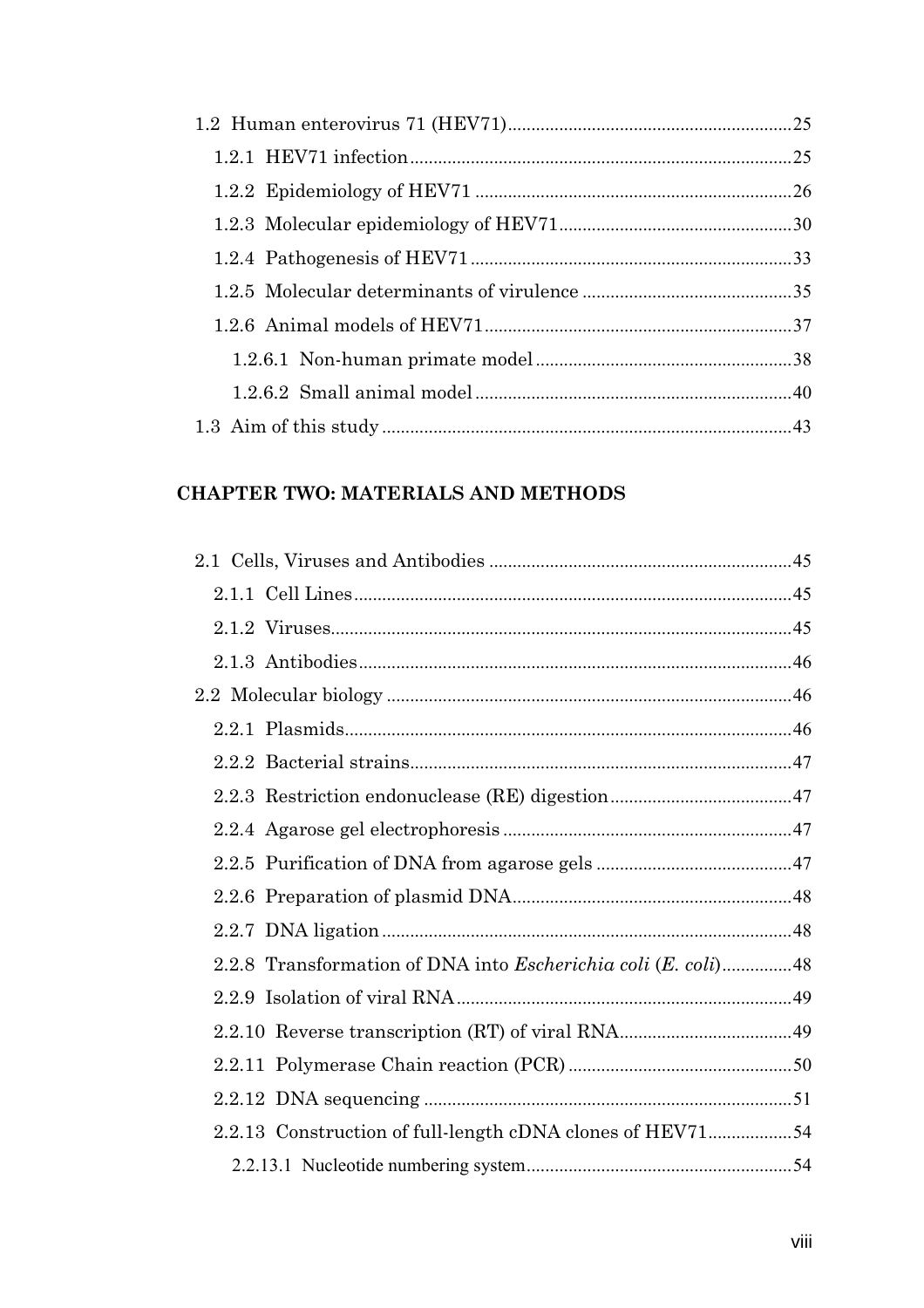| 2.2.13.2 Construction of a full-length cDNA clone of HEV71 strain 6F in a |
|---------------------------------------------------------------------------|
|                                                                           |
| 2.2.13.3 Construction of a full-length cDNA clone of HEV71 strain 6F in a |
|                                                                           |
| 2.2.13.4 Construction of a full-length cDNA clone of HEV71 strain 26M in  |
|                                                                           |
| 2.2.14 Construction of chimeric recombinant viruses between               |
|                                                                           |
|                                                                           |
|                                                                           |
| 2.2.14.3 Construction of the chimeric virus cDNA clone, p6F/5'UTR/26M.67  |
| 2.2.14.4 Construction of the chimeric virus cDNA clone p26M/5'UTR/6F67    |
| 2.2.14.5 Construction of pHEV71-6FBlnI and pHEV71-26MBlnI68               |
| 2.2.14.6 Construction of the chimeric virus cDNA clone p6F/P1/26M69       |
| 2.2.14.7 Construction of the chimeric virus cDNA clone p26M/P1/6F70       |
| 2.2.14.8 Construction of the chimeric virus cDNA clone p6F/NS/26M70       |
| 2.2.14.9 Construction of the chimeric virus cDNA clone p26M/NS/6F71       |
| 2.2.15 Construction of the chimeric recombinant viruses between the       |
| parental strain HEV71-26M and its mouse-adapted strain (MP-26M)           |
|                                                                           |
|                                                                           |
|                                                                           |
| 2.2.15.3 Construction of the chimeric virus cDNA clone p26M-VP2m74        |
| 2.2.15.4 Construction of the chimeric virus cDNA clone p26M-VP1m75        |
| 2.2.15.5 Construction of the chimeric virus cDNA clone p26M-2Cm 75        |
| 2.2.15.6 Construction of the chimeric virus cDNA clone p26M-VP1-2Cm.75    |
| 2.2.15.7 Construction of the chimeric virus cDNA clone p26M-VP2-2Cm.76    |
| 2.2.15.8 Construction of the chimeric virus cDNA clone p26M-VP2-VP1m      |
|                                                                           |
| 2.2.15.9 Construction of the chimeric virus cDNA clone pMP-26M 76         |
| 2.2.16 In vitro transcription (IVT) of viral RNA from a cDNA              |
|                                                                           |
|                                                                           |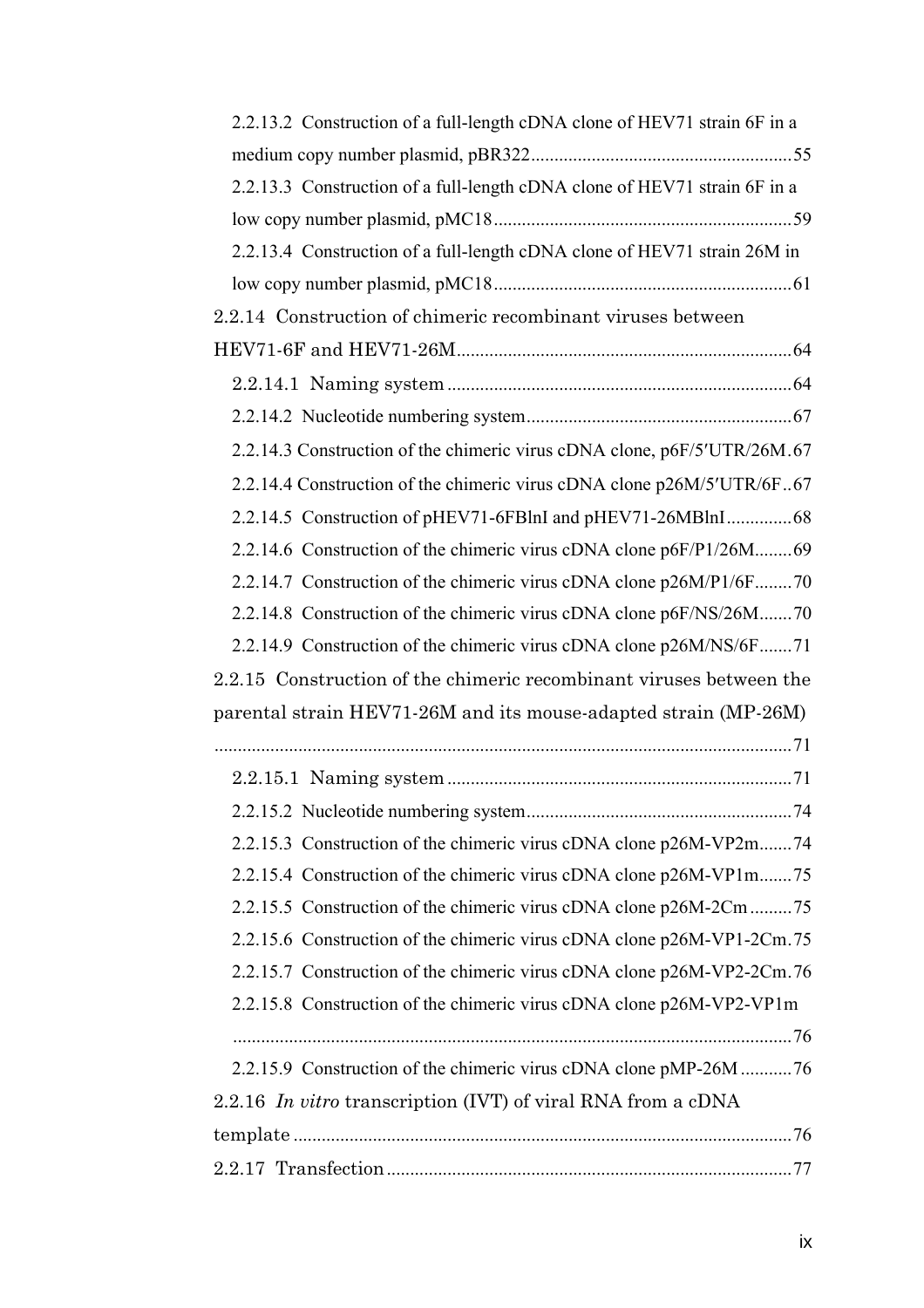| 2.2.18 Stability testing of full-length infectious cDNA clones of       |  |
|-------------------------------------------------------------------------|--|
|                                                                         |  |
|                                                                         |  |
| 2.2.20 Stability testing of mouse-adapted virus in vitro and in vivo 80 |  |
|                                                                         |  |
|                                                                         |  |
|                                                                         |  |
|                                                                         |  |
|                                                                         |  |
|                                                                         |  |
|                                                                         |  |
|                                                                         |  |
|                                                                         |  |
|                                                                         |  |
|                                                                         |  |
| 2.5                                                                     |  |
|                                                                         |  |
|                                                                         |  |
| 2.6.2                                                                   |  |

# **CHAPTER THREE: CONSTRUCTION OF GENOME LENGTH INFECTIOUS cDNA CLONES OF HEV71 GENOTYPE B3 AND C2 STRAINS AND PHENOTYPIC CHARACTERISATION OF CLONED-DERIVED VIRUSES**

| 3.2.1 Design and construction of full-length cDNA clones of HEV71 |  |
|-------------------------------------------------------------------|--|
|                                                                   |  |
|                                                                   |  |
| 3.2.3 Confirming the presence of clone-derived viruses 6F and 26M |  |
|                                                                   |  |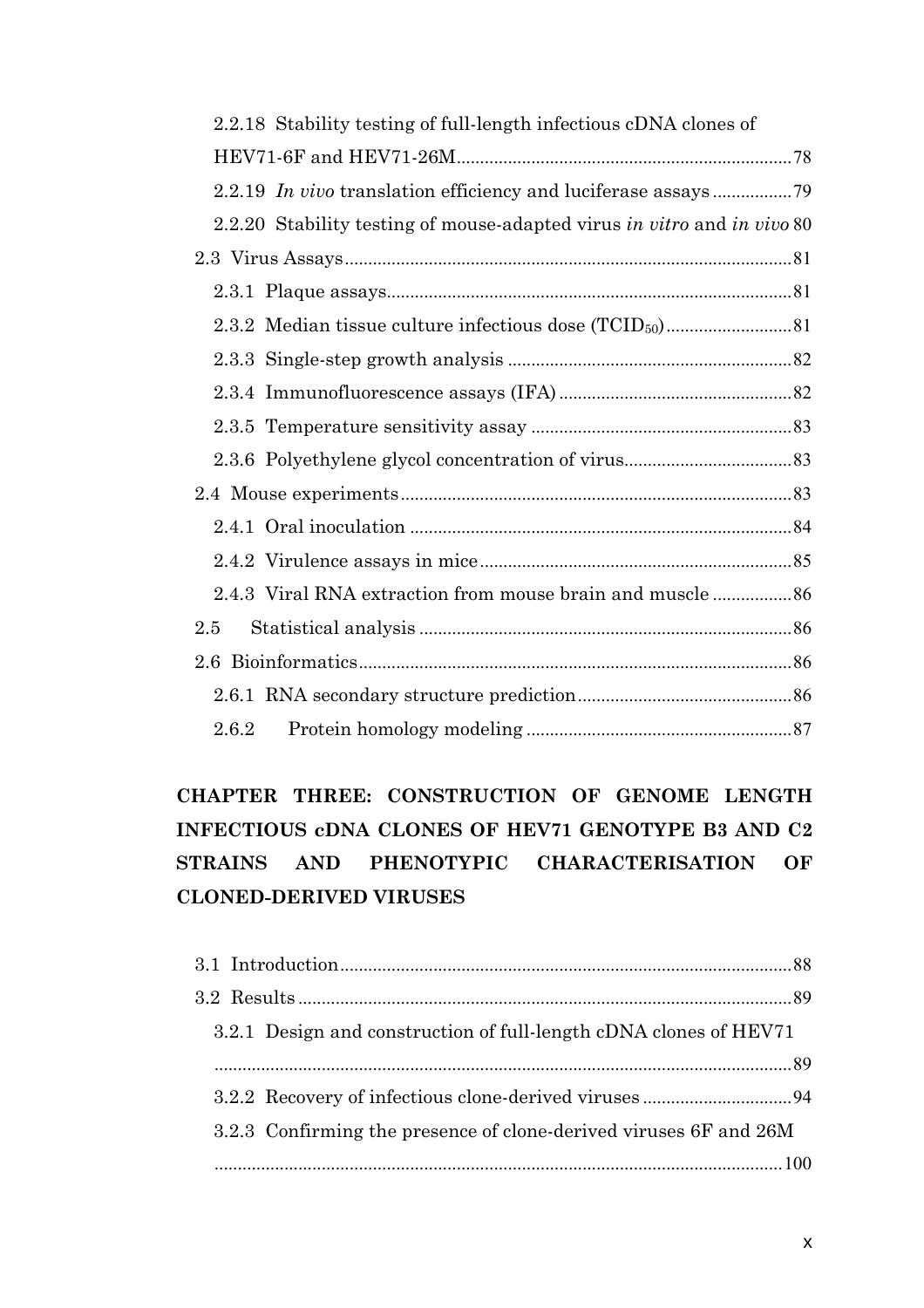| 3.2.5 Genotypic characterisation of infectious clones and clone- |  |
|------------------------------------------------------------------|--|
|                                                                  |  |
| 3.2.6 Phenotypic characterisation of clone-derived virus106      |  |
|                                                                  |  |

# **CHAPTER FOUR: MAPPING GENETIC DETERMINANTS OF THE CELL CULTURE GROWTH PHENOTYPE OF HUMAN ENTEROVIRUS 71**

| 4.2.1 Phenotypic differences of HEV71-6F and HEV71-26M 118           |
|----------------------------------------------------------------------|
| 4.2.2 Comparison of nucleotide and deduced amino acid sequences of   |
|                                                                      |
| 4.2.3 Secondary structure analysis of HEV71-6F and HEV71-26M123      |
|                                                                      |
|                                                                      |
| 4.2.4 Construction and recovery of chimeric recombinant viruses135   |
| 4.2.5 Characterisation of chimeric recombinant viruses in vitro  137 |
|                                                                      |
|                                                                      |
| 4.2.6 Translation efficiency of HEV71-6F and HEV71-26M 5' UTR        |
|                                                                      |
|                                                                      |

# **CHAPTER FIVE: IDENTIFICATION OF GENETIC DETERMINANTS OF MOUSE ADAPTATION AND VIRULENCE OF HEV71**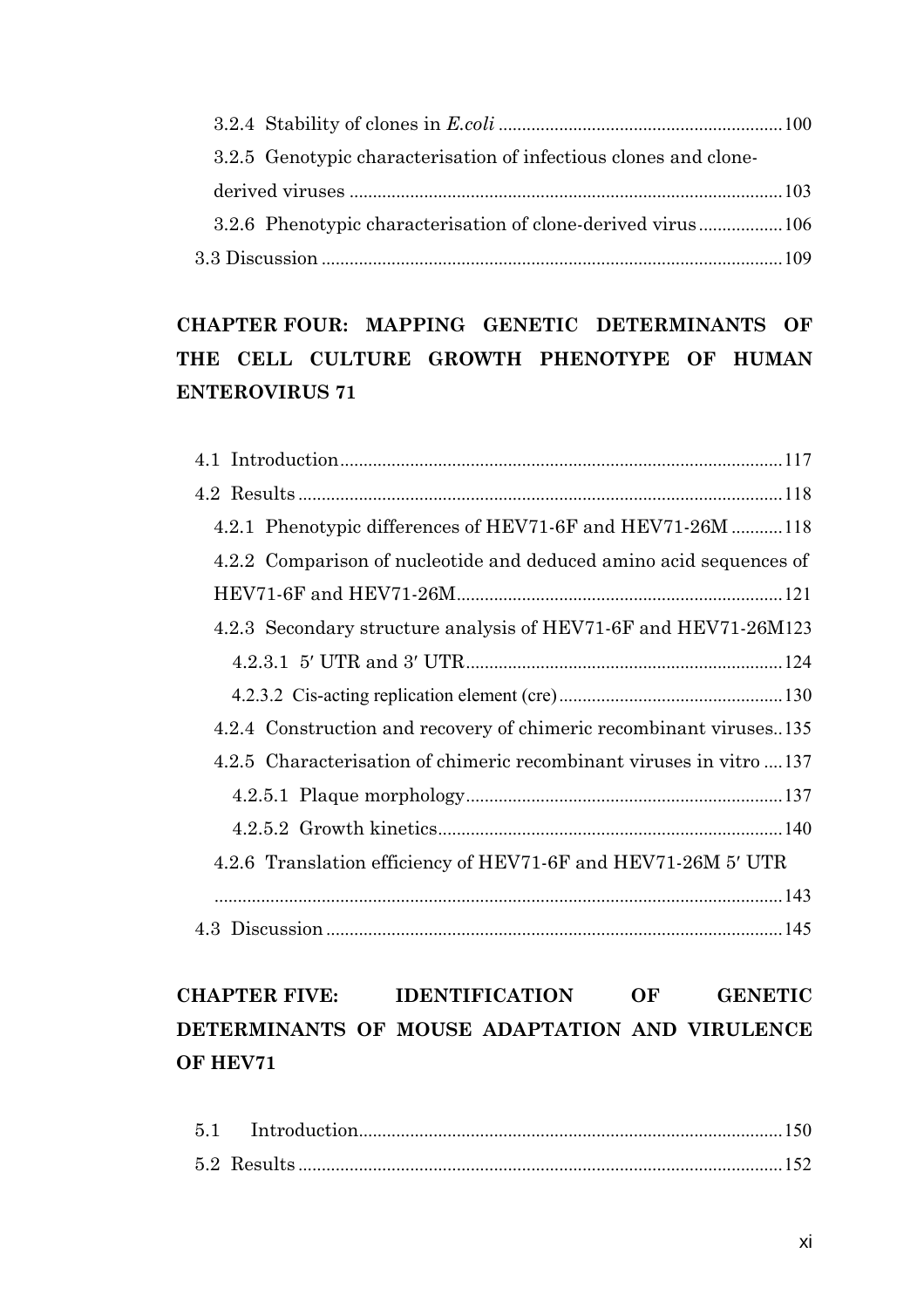| 5.2.1 Comparison of nucleotide and deduced amino acid sequences of  |
|---------------------------------------------------------------------|
| the mouse-adapted strain (MP-26M) and the CHO-adapted strain        |
| (CHO-26M) to their parental strain HEV71-26M and other HEV71        |
|                                                                     |
|                                                                     |
| 5.2.3 Stability of introduced mutations during passage in mice and  |
|                                                                     |
| 5.2.4 Identification of genetic determinants of CHO cell adaptation |
|                                                                     |
| 5.2.5 Identification of genetic determinants of HEV71 mouse         |
|                                                                     |
|                                                                     |
|                                                                     |
| 5.2.6 Other phenotypic characterisation of clone-derived viruses166 |
| 5.2.6.2 Single-step growth analysis in RD and NB41A3 cells 168      |
|                                                                     |
|                                                                     |

## **CHAPTER SIX: DEVELOPMENT OF A MOUSE HEV71 ORAL INFECTION MODEL**

| 6.2.3 Infectivity of a mouse-adapted variant of HEV71-26M (MP-   |  |
|------------------------------------------------------------------|--|
|                                                                  |  |
| 6.2.4 Age dependence of mouse susceptibility to HEV71 after oral |  |
|                                                                  |  |
|                                                                  |  |

## **[CHAPTER SEVEN: GENERAL DISCUSSION 195](#page--1-0)**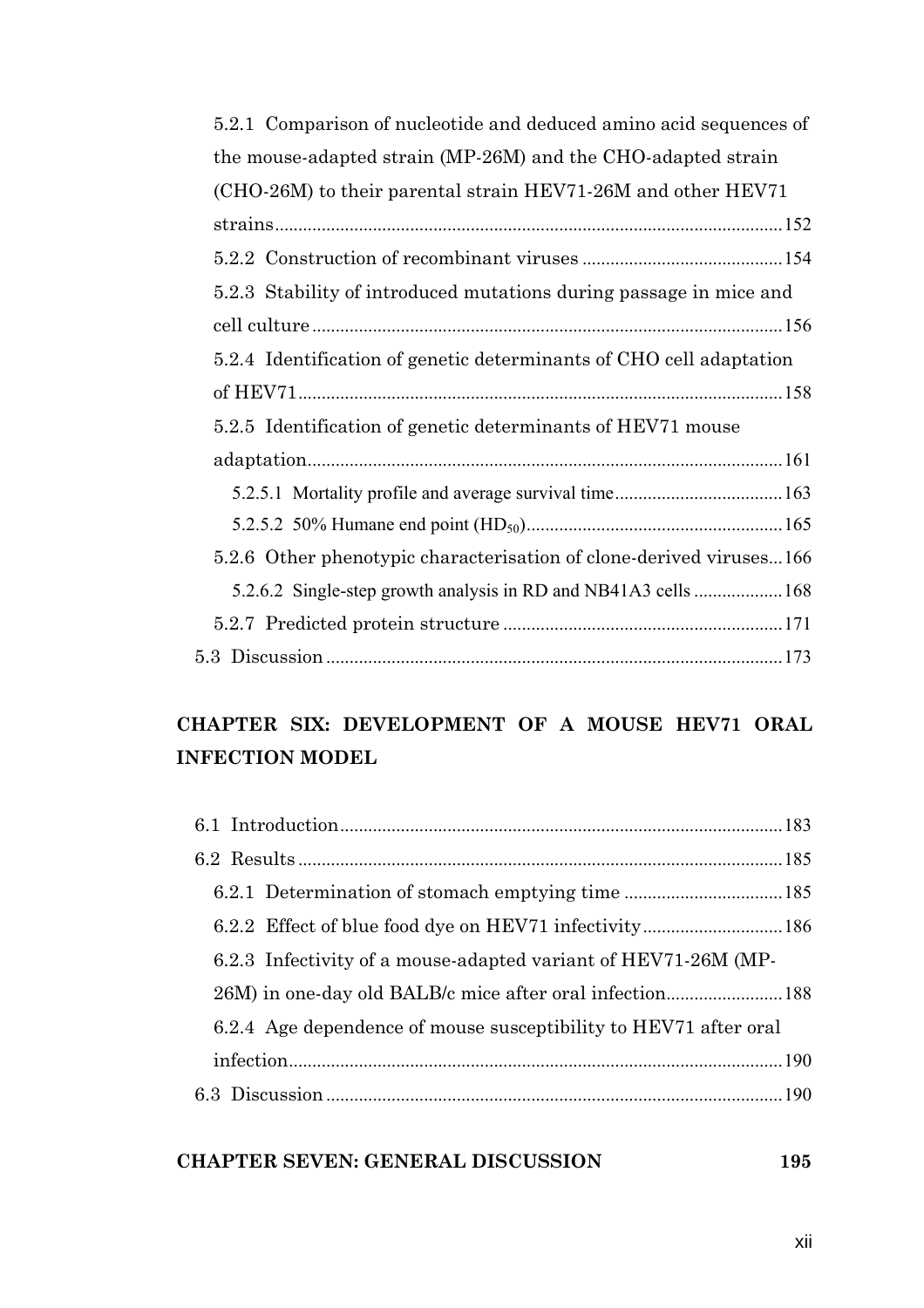## **[APPENDIX 227](#page--1-0)**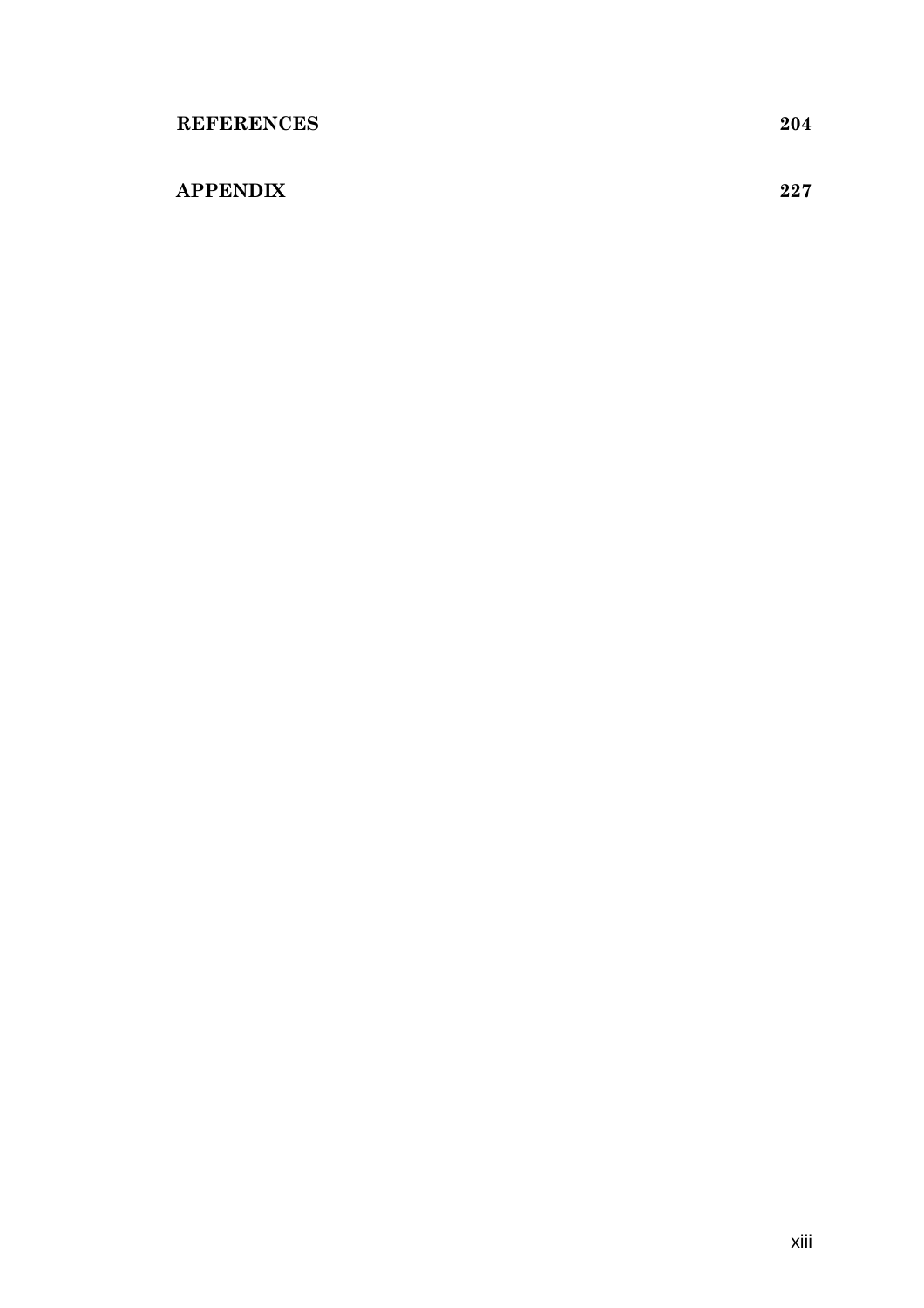## **LIST OF FIGURES**

#### **PAGE**

#### **CHAPTER ONE**

| <b>Figure 1.1</b> Structure of enterovirus                     |    |
|----------------------------------------------------------------|----|
| <b>Figure 1.2</b> Genome structure of enterovirus              | 9  |
| <b>Figure 1.3</b> Schematic diagram of enterovirus life cycle  | 11 |
| <b>Figure 1.4</b> Models for the negative- and positive-strand |    |
| RNA synthesis                                                  | 16 |
| <b>Figure 1.5</b> An overview of the genetic relationships     | 31 |
| of human enterovirus 71 (HEV71) strains.                       |    |

#### **CHAPTER TWO**

| <b>Figure 2.1</b> The schematic diagram of the construction of the sub- |    |
|-------------------------------------------------------------------------|----|
| genomic and full-length cDNA clones of HEV71-6F in                      |    |
| pBR322                                                                  | 58 |
| <b>Figure 2.2</b> The schematic diagram of the construction of the sub- |    |
| genomic and full-length cDNA clones of HEV71-6F in                      |    |
| pMC18                                                                   | 60 |
| <b>Figure 2.3</b> The schematic diagram of the construction of the sub- |    |
| genomic and full-length cDNA clones of HEV71-26M                        |    |
| in $pMC18$                                                              | 63 |

#### **CHAPTER THREE**

| <b>Figure 3.1</b> Formaldehyde-denatured agarose gel showing identical |    |
|------------------------------------------------------------------------|----|
| mobility between extracted genomic RNA of HEV71                        |    |
| and RNA transcripts from a full-length cDNA clone of                   |    |
| HEV71                                                                  | 97 |
| <b>Figure 3.2</b> Comparison of transfection efficiency in different   |    |
| cell lines                                                             | 98 |
| <b>Figure 3.3</b> Immunofluorescence assay of Vero cells infected with |    |
| <b>HEV71-6F</b>                                                        |    |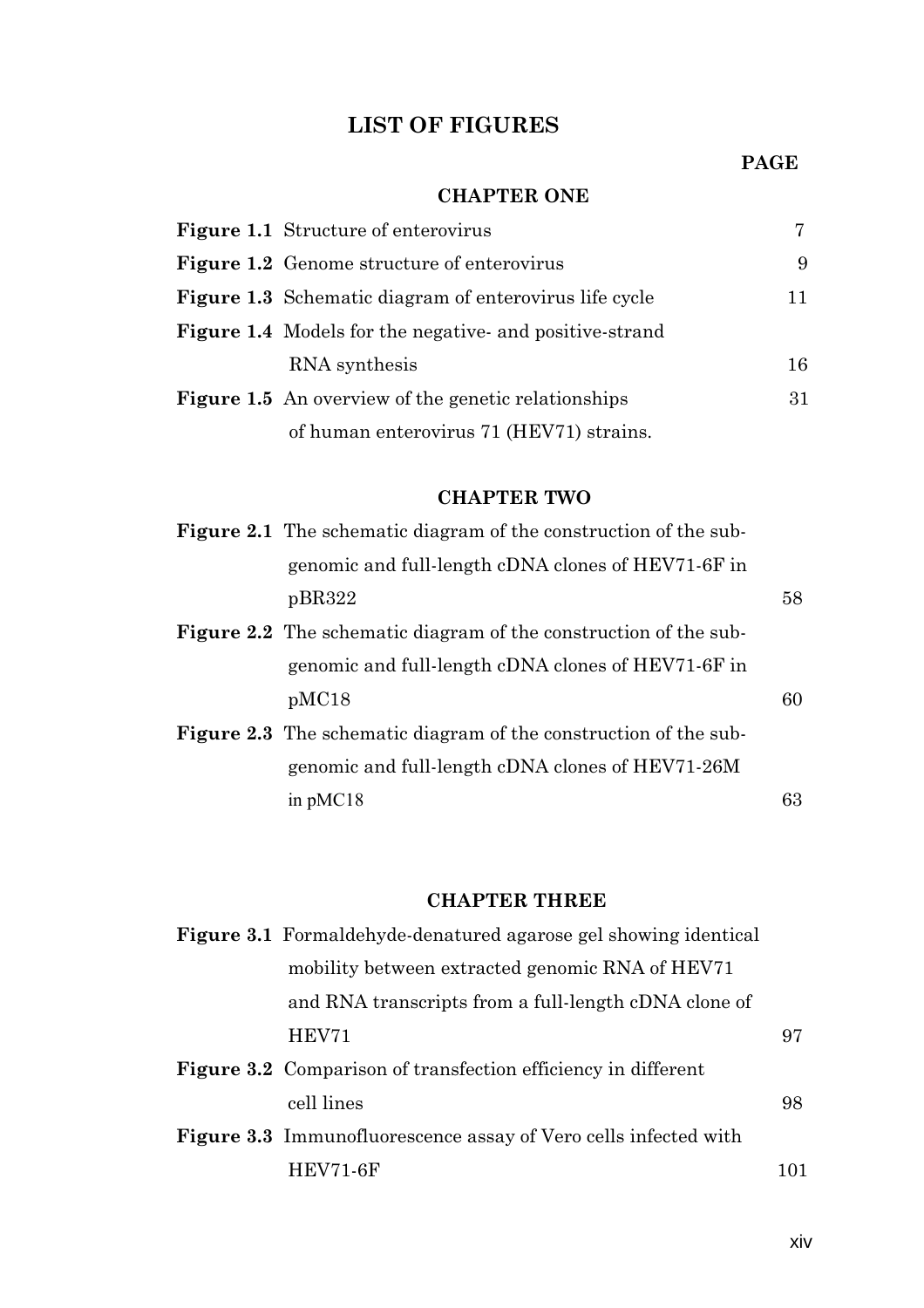| <b>Figure 3.4</b> Immunofluorescence assay of Vero cells infected with |      |
|------------------------------------------------------------------------|------|
| <b>HEV71-26M</b>                                                       | 102  |
| <b>Figure 3.5</b> Stability of full-length cDNA clones, pHEV71-6F and  |      |
| pHEV71-26M during five passages in E. coli at $30^{\circ}$ C           |      |
| or $37^{\circ}$ C                                                      | 104  |
| <b>Figure 3.6</b> Plaque morphology of parental and clone-derived      |      |
| HEV71-6F and HEV71-26M in Vero cells                                   | 107  |
| <b>Figure 3.7</b> Growth kinetics of the parental and clone-derived    |      |
| HEV71-6F and HEV71-26M on RD cells                                     | 108. |

### **CHAPTER FOUR**

| <b>Figure 4.1</b> Adaptation of HEV71-6F and HEV71-26M to growth in       |     |
|---------------------------------------------------------------------------|-----|
| CHO cells                                                                 | 120 |
| <b>Figure 4.2</b> Sequence alignments of the cloverleaf and IRES elements |     |
| of HEV71-6F, HEV71-26M, CBV3 and PV1 based on                             |     |
| known PV1M and CBV3 5' UTR secondary structure                            |     |
| sequences                                                                 | 126 |
| <b>Figure 4.3</b> Comparison of the predicted 5' UTR secondary            |     |
| structures of HEV71-6F and HEV26M                                         | 127 |
| <b>Figure 4.4</b> The predicted 3' UTR secondary structures of            |     |
| HEV71-6F and HEV71-26M based on the 3' UTR                                |     |
| sequences and structures of PV1 and CBV3                                  | 131 |
| <b>Figure 4.5</b> The predicted cre structures of HEV71-6F and            |     |
| HEV71-26M based on the <i>cre</i> sequences and                           |     |
| Structures of PV1 and CBV3                                                | 134 |
| <b>Figure 4.6</b> Schematic diagram of the intratypic chimeria            |     |
| recombinant constructs between HEV71-6F and                               |     |
| <b>HEV71-26M</b>                                                          | 136 |
| <b>Figure 4.7</b> Plaque phenotype of parental HEV71-6F and               |     |
| HEV71-6F based chimera viruses on Vero and RD cells                       | 138 |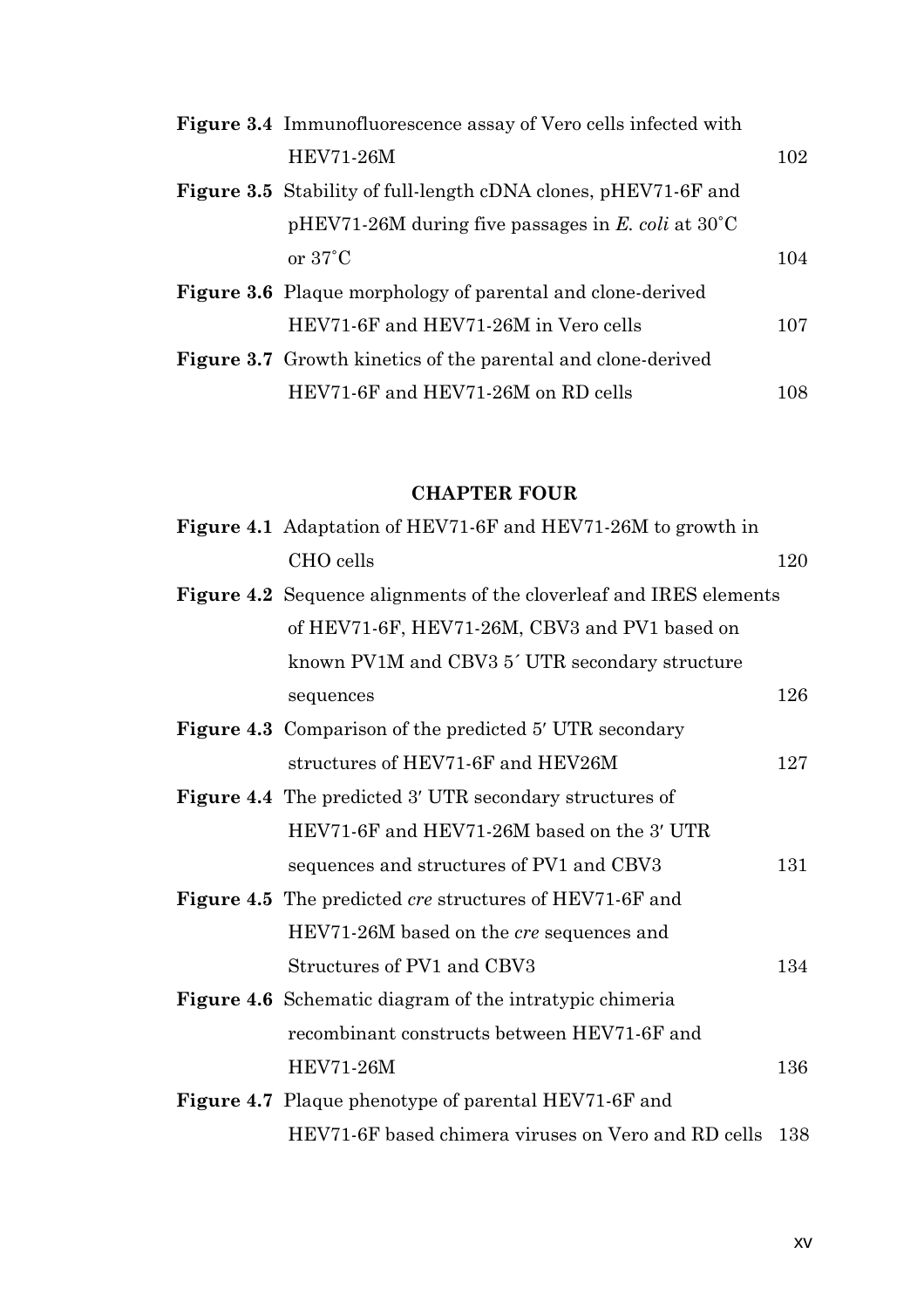| <b>Figure 4.8</b> Single step growth kinetics of parental and chimeric  |     |
|-------------------------------------------------------------------------|-----|
| viruses on RD and Vero cells                                            | 141 |
| <b>Figure 4.9</b> Comparative translation efficiency of 5' UTR HEV71-6F |     |
| and HEV71-26M in COS-7 and RD cells                                     | 144 |

#### **CHAPTER FIVE**

| Figure 5.1 Schematic representation of recombinant cDNA                                                        |     |
|----------------------------------------------------------------------------------------------------------------|-----|
| clones containing one, or a combination of two or                                                              |     |
| three mutations                                                                                                | 155 |
| <b>Figure 5.2</b> Stability of a mutation $(A^{1400} \rightarrow T; K^{218} \rightarrow I)$ in the capsid      |     |
| protein VP2 and a mutation $(A^{4727} \rightarrow G; K^{1327} \rightarrow R)$ in the                           |     |
| non-structural protein 2C during cell culture passage                                                          | 157 |
| <b>Figure 5.3</b> Stability of a mutation ( $G^{2876} \rightarrow A$ ; $G^{710} \rightarrow E$ ) in the capsid |     |
| protein VP1 during passage in RD cells                                                                         | 159 |
| <b>Figure 5.4</b> Stability of a mutation ( $G^{2876} \rightarrow A$ ; $G^{710} \rightarrow E$ ) in the capsid |     |
| protein VP1 during passage in mice                                                                             | 160 |
| <b>Figure 5.5</b> Growth kinetics of CDV-26M and CDV-26M-VP2m                                                  |     |
| in RD                                                                                                          | 162 |
| <b>Figure 5.6</b> Plaque morphology of clone-derived viruses in                                                |     |
| Vero cells                                                                                                     | 167 |
| <b>Figure 5.7</b> Single step growth kinetics of clone-derived viruses                                         |     |
| in RD cells                                                                                                    | 170 |
| Figure 5.8 Single step growth kinetics of clone-derived viruses                                                |     |
| in NB41A3 cells                                                                                                | 172 |
| <b>Figure 5.9</b> Predicted three-dimentional structure of VP2 protein                                         |     |
| based on the known crystallographic structure of BEV                                                           | 174 |
| <b>Figure 5.10</b> Predicted three-dimentional structure of VP1 protein                                        |     |
| based on the known crystallographic structure of BEV                                                           | 175 |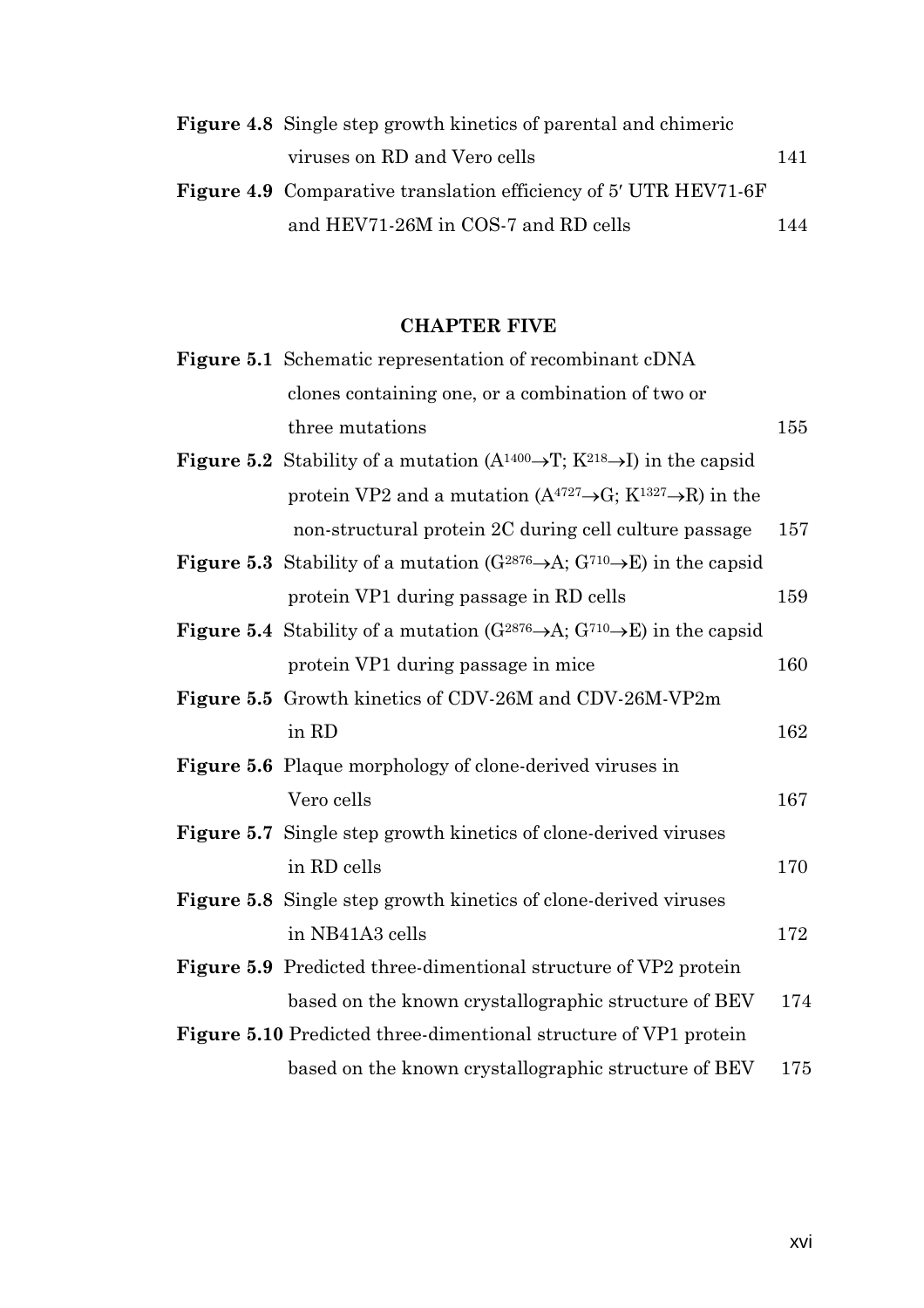## **CHAPTER 6**

| <b>Figure 6.1</b> Mortality profile of MP-26M after oral infection    |     |
|-----------------------------------------------------------------------|-----|
| of one-day-old BALB/c mice                                            | 189 |
| <b>Figure 6.2</b> Age-related survival of BALB/c mice orally infected |     |
| with MP-26M                                                           | 191 |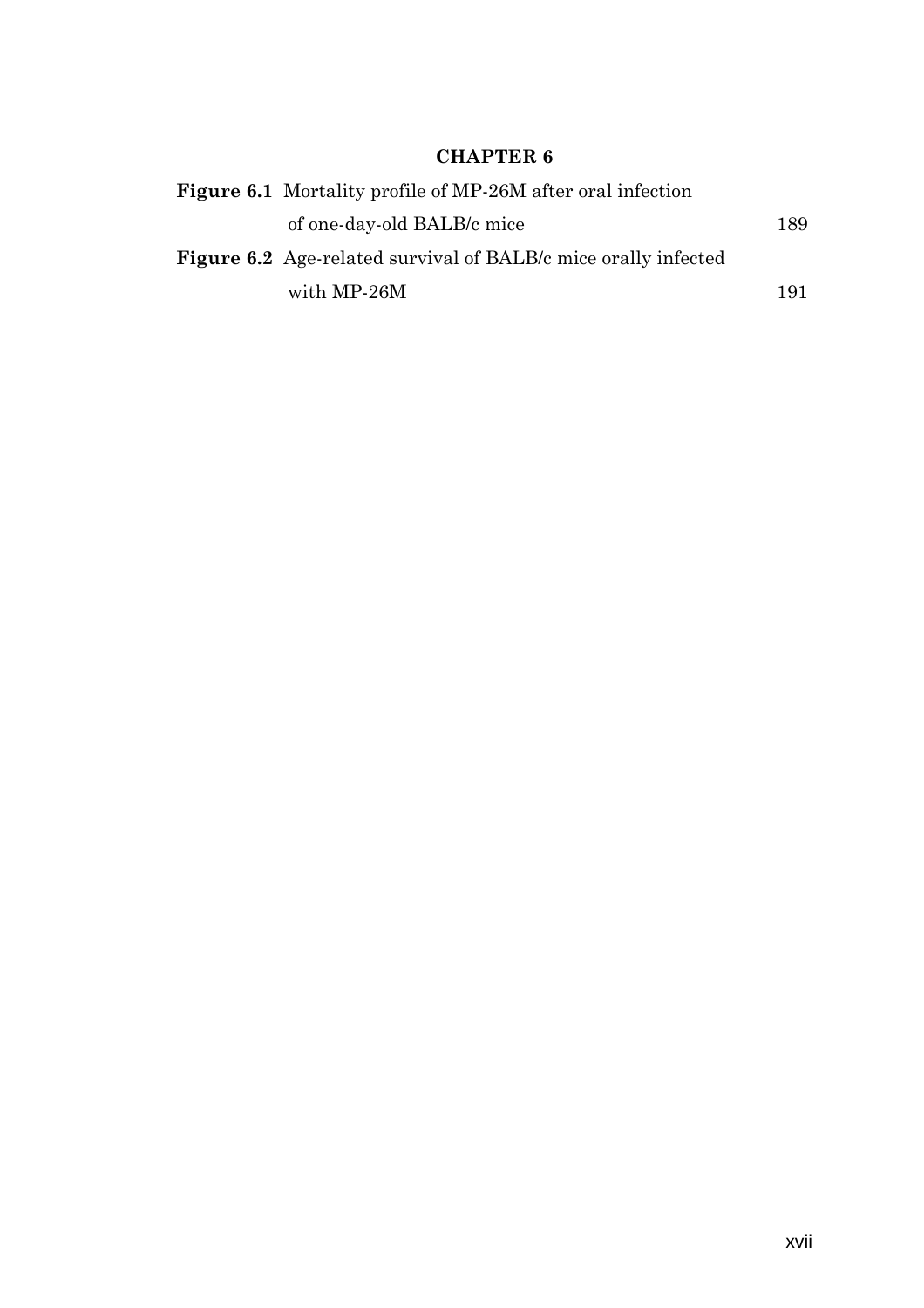## **LIST OF TABLES**

#### **PAGE**

### **CHAPTER ONE**

| <b>Table 1.1</b> Current genetic classification of human enterovirus |    |
|----------------------------------------------------------------------|----|
| <b>Table 1.2</b> Cell receptors utilized by members of human         |    |
| enteroviruses                                                        | 12 |

#### **CHAPTER TWO**

| Table 2.1 Primers used for sequencing of full-length cDNA clones           |    |
|----------------------------------------------------------------------------|----|
| or clone derived virus of strain HEV71-6F and                              |    |
| chimeric recombinant viruses                                               | 52 |
| <b>Table 2.2</b> Primers used for sequencing of full-length cDNA clones or |    |
| clone derived virus strain HEV71-26M and chimeric                          |    |
| recombinant viruses                                                        | 53 |
| <b>Table 2.3</b> Primer pairs used for amplification and sequencing of     |    |
| full VP1 genes of HEV71                                                    | 56 |
| <b>Table 2.4</b> Full-length cDNA clones of HEV71 strain HEV71-6F          |    |
| and HEV71-26M                                                              | 56 |
| <b>Table 2.5</b> Primers used for construction of full-length cDNA         |    |
| clones of HEV71-6F and HEV71-26M                                           | 57 |
| <b>Table 2.6</b> Chimeric recombinant clones between HEV71-6F and          |    |
| <b>HEV71-26M</b>                                                           | 65 |
| <b>Table 2.7</b> Primers used for construction of chimeric recombinant     |    |
| viruses between HEV71-6F and HEV71-26M                                     | 66 |
| Table 2.8 Chimeric recombinant clones between HEV71-26M                    |    |
| and MP-26M                                                                 | 72 |
| <b>Table 2.9</b> Primers used for construction of chimeric recombinant     |    |
| viruses between HEV71-26M and MP-26M                                       | 73 |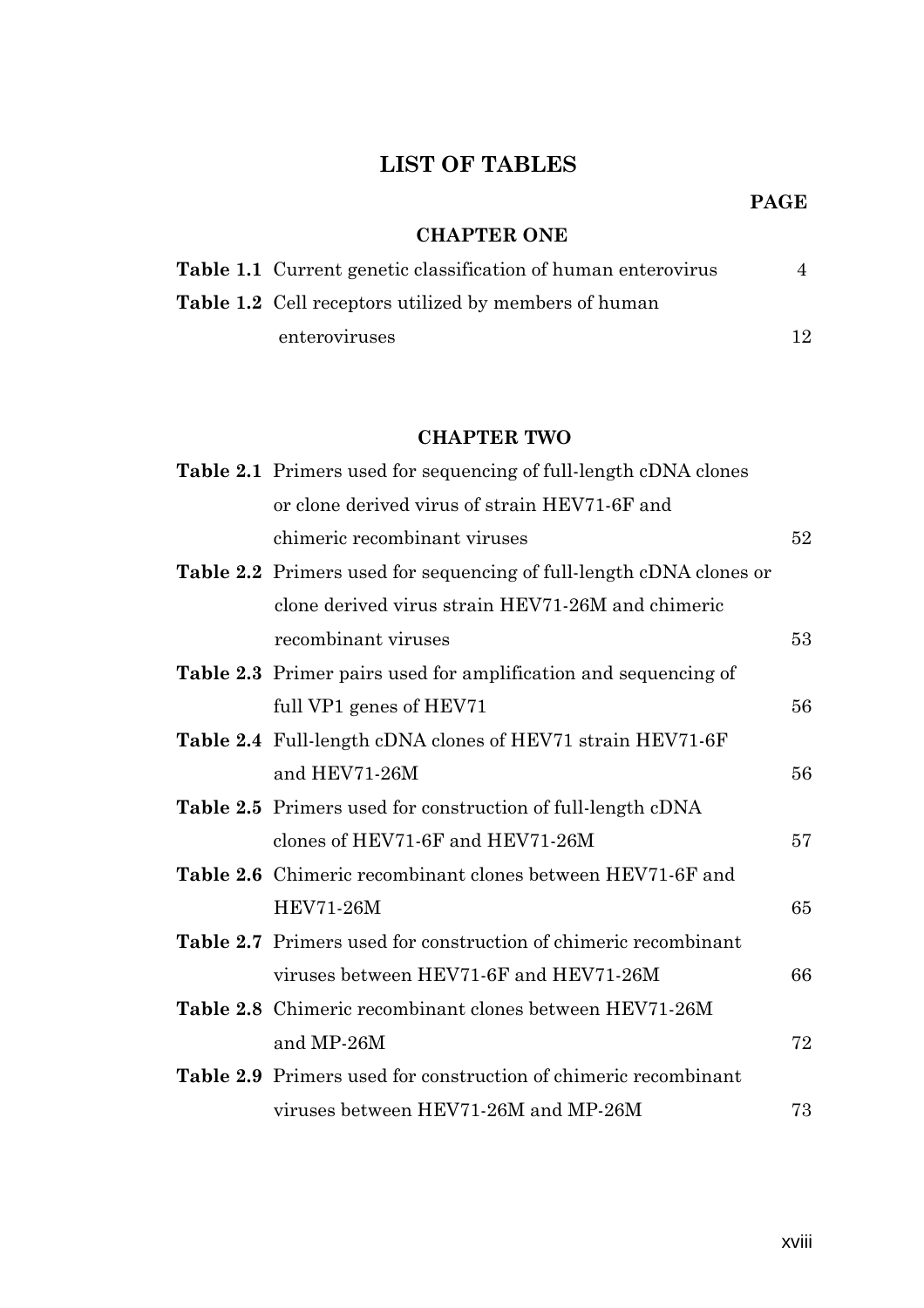### **CHAPTER THREE**

| <b>Table 3.1</b> Differences between the sequences of HEV71-6F and      |     |
|-------------------------------------------------------------------------|-----|
| full-length clone pBR/HEV71-6F                                          | 92  |
| <b>Table 3.2</b> Summary of the use of different plasmid vectors,       |     |
| bacterial host strains, incubation temperatures, and number             |     |
| of G residue in construction of full-length HEV71 cDNA                  |     |
| clones and infectivity of clone-derived virus                           | 95  |
| <b>Table 3.3</b> Specific infectivity of the RNA derived from pHEV71-6F |     |
| and pHEV71-26M after 1 and 5 passages in $E.$ coli                      | 105 |

### **CHAPTER FOUR**

| <b>Table 4.1</b> Nucleotide and deduced amino acid sequence identity |      |
|----------------------------------------------------------------------|------|
| of HEV71-6F and HEV71-26M                                            | 122. |
| <b>Table 4.2</b> Plaque phenotypes of parental and chimeric          |      |
| recombinant viruses on Vero cells                                    | 139  |

## **CHAPTER FIVE**

| <b>Table 5.1</b> Comparison of nucleotide and amino acid sequences        |     |
|---------------------------------------------------------------------------|-----|
| of the wild-type HEV71-26M, CHO-adapted variant,                          |     |
| CHO-26M, mouse-adapted variant, MP-26M and                                |     |
| other HEV71 strains                                                       | 153 |
| <b>Table 5.2</b> Mortality profile, average survival time and $HD_{50}$   |     |
| of the parental and mutant viruses                                        | 164 |
| <b>Table 5.3</b> Temperature sensitivity of virus yields of clone-derived |     |
| viruses on Vero cells                                                     | 169 |

### **CHAPTER SIX**

| <b>Table 6.1</b> Effect of blue food dye on HEV71 infectivity | 187 |
|---------------------------------------------------------------|-----|
|---------------------------------------------------------------|-----|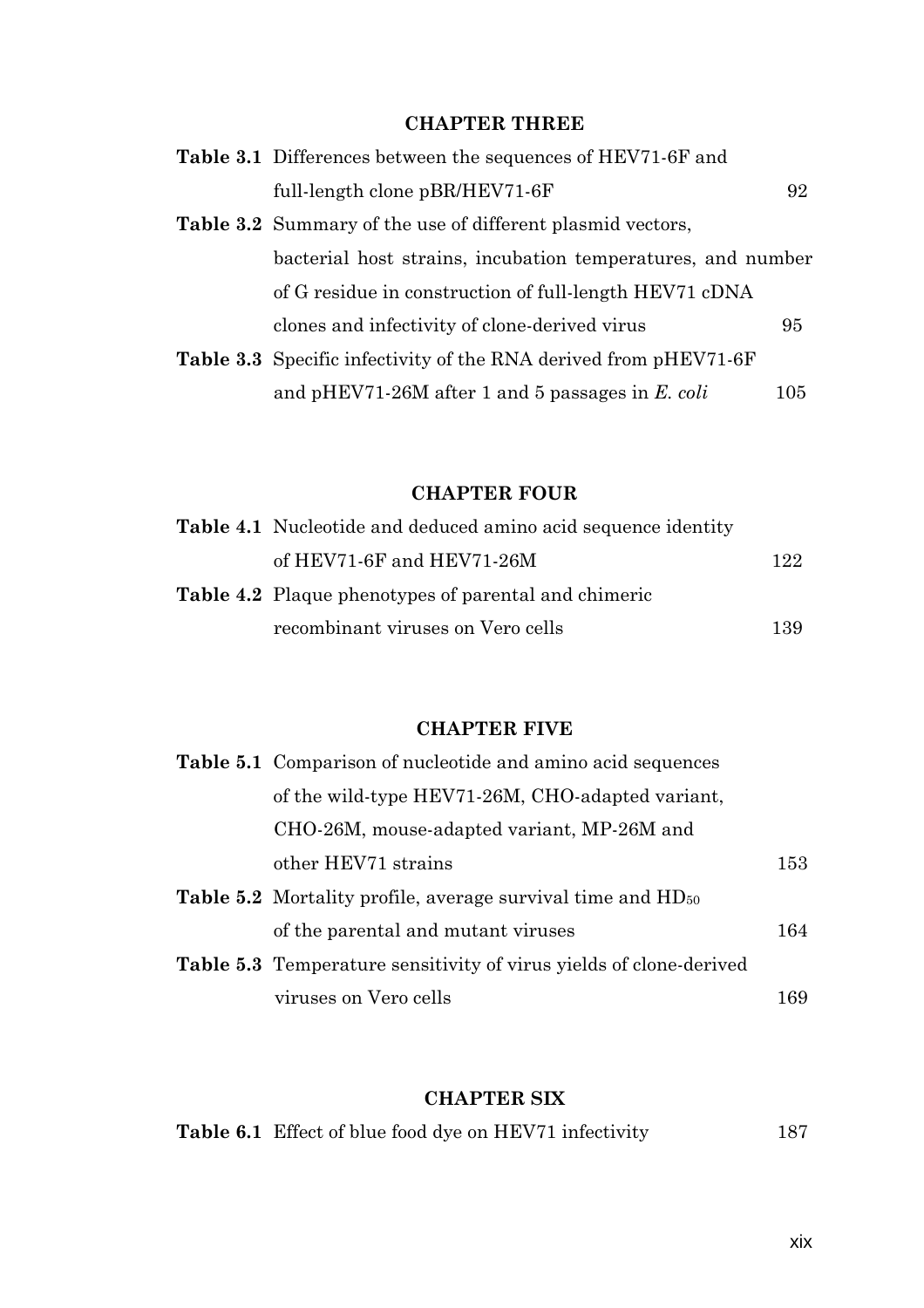#### **PUBLICATIONS AND PRESENTATIONS**

#### **PUBLICATIONS**

1. Chua, B. H., **P. Phuektes**, S. A. Sanders, P. K. Nicholls, and P. C. McMinn. 2008. The molecular basis of mouse adaptation by human enterovirus 71. Journal of General Virology 89:1622-1632.

#### **PRESENTATIONS**

1. Chua, B. H., **P. Phuektes**, S. A. Sanders, and P. C. McMinn. 2007. The molecular basis of mouse adaptation by human enterovirus 71. The  $4<sup>th</sup>$  Australian Virology Conference, Queensland, Australia

2. **Phuektes, P**., B. H. Chua, Hurrelbrick, R., C. C. Kok, and P. C. McMinn. 2006. Investigating the pathogenesis of enterovirus 71 infection using a reverse genetics approach and a small animal model. The  $7<sup>th</sup>$  Asia-Pacific Conference for Medical Virology, Delhi, India

3. **Phuektes, P**., B. H. Chua, S. A. Sanders, C. C. Kok, and P. C. McMinn. 2005. Oral infection with enterovirus 71 causes neurological disease mimicking human infection in a mouse model. The 3<sup>rd</sup> Australian Virology Conference, Melbourne, Australia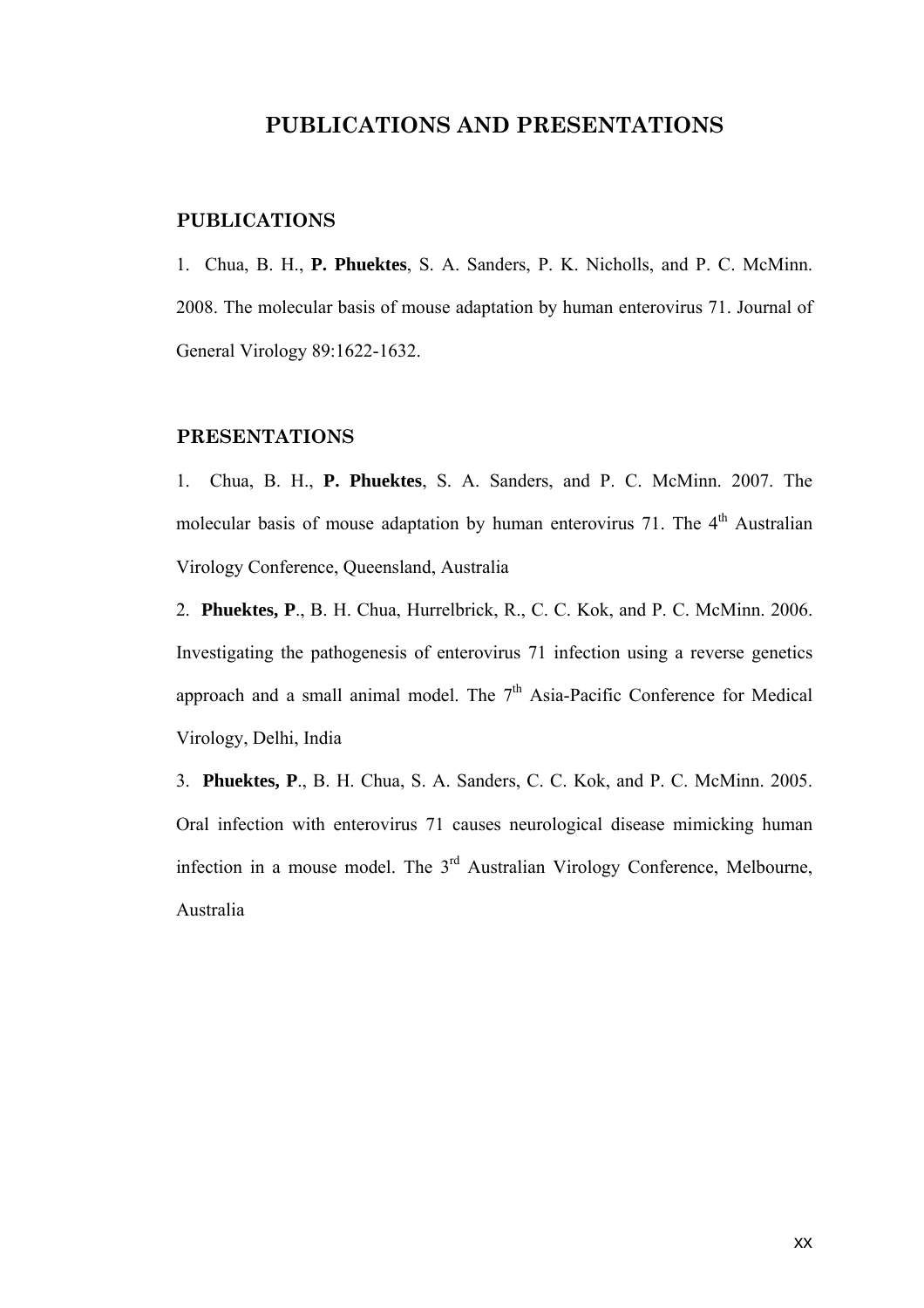# **ABBREVIATIONS**

| $\beta$ -gal  | betagalactosidase                                  |
|---------------|----------------------------------------------------|
| $\mu$ F       | microfarad                                         |
| $\mu$ g       | microgram                                          |
| $\mu$ L       | microlitre                                         |
| $\mu$ M       | micromolar                                         |
| $\mu$ m       | micrometre                                         |
| $\Omega$      | ohm                                                |
| $\frac{0}{0}$ | percent                                            |
| $\rm ^{o}C$   | degree Celsius                                     |
| 3' UTR        | 3' untranslated region                             |
| 5' UTR        | 5' untranslated region                             |
| xg            | acceleration due to gravity                        |
| aa            | amino acid                                         |
| $\mathbf{A}$  | adenine                                            |
| <b>AFP</b>    | acute flaccid virus                                |
| <b>AMV</b>    | avian myeloblastosis virus                         |
| <b>ATCC</b>   | American Type Culture Collection                   |
| <b>ATP</b>    | adenosine triphosphate                             |
| bp            | base pairs                                         |
| <b>BEV</b>    | bovine enterovirus                                 |
| <b>BGS</b>    | bovine growth serum                                |
| <b>BSA</b>    | bovine serum albumin                               |
| $\mathcal{C}$ | cytosine                                           |
| CAV           | Coxsackievirus A                                   |
| <b>CBV</b>    | Coxsackievirus B                                   |
| cDNA          | complementary deoxyribonucleic acid                |
| <b>CDV</b>    | clone-derived virus                                |
| <b>CHO</b>    | Chinese hamster ovarian cells                      |
| cm            | centimetre                                         |
| <b>CNS</b>    | central nervous system                             |
| <b>CMV</b>    | cytomegalovirus                                    |
| $COS-7$       | SV40 transformed African green monkey kidney cells |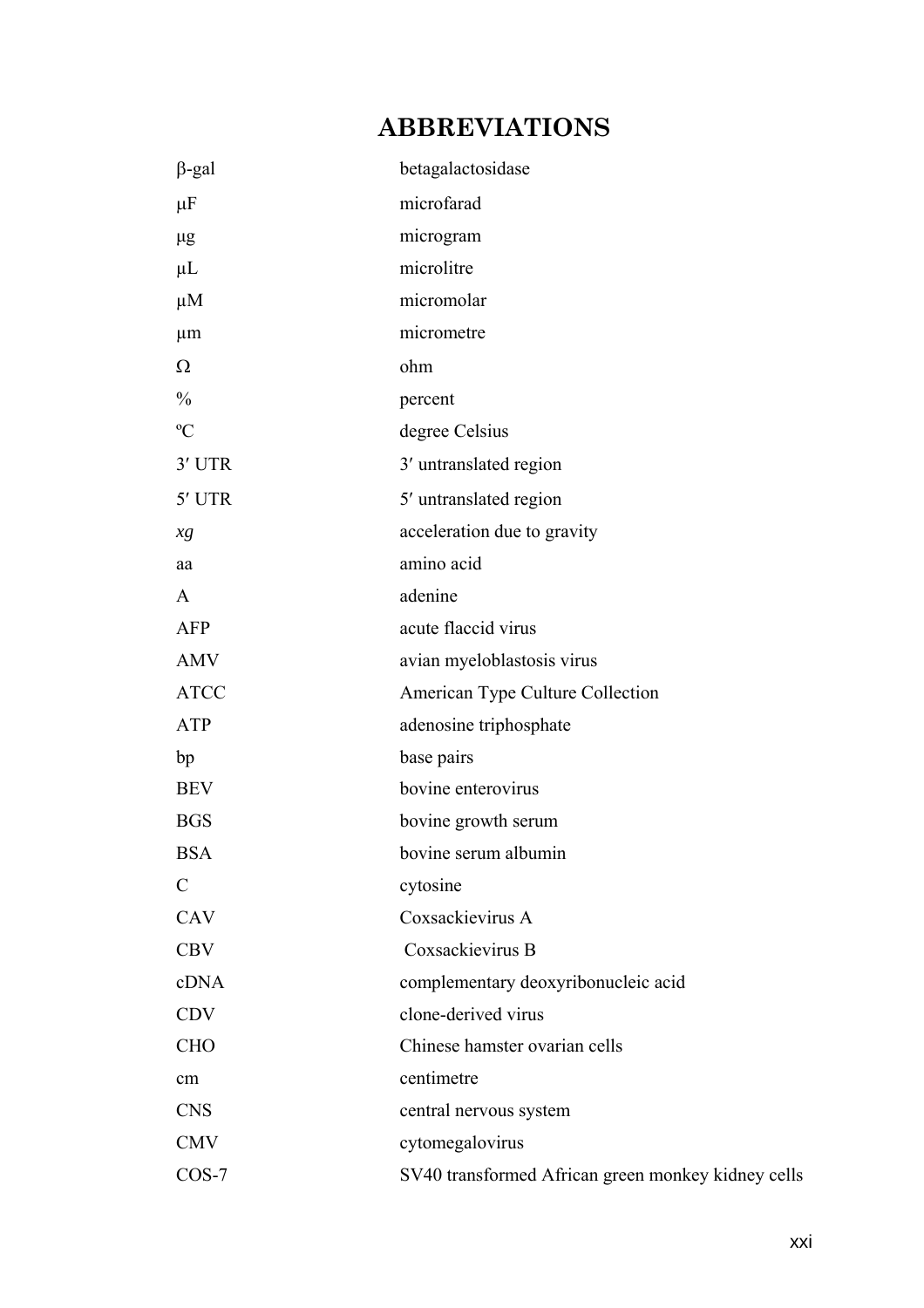| <b>CPE</b>         | cytopathic effects                        |
|--------------------|-------------------------------------------|
| <b>CSF</b>         | cerebrospinal fluid                       |
| $dH_2O$            | distilled water                           |
| ddH <sub>2</sub> O | double deionised water                    |
| <b>DEPC</b>        | diethyl pyrocarbonate                     |
| <b>DMEM</b>        | Dulbecco's Modified Eagles Medium         |
| <b>DNA</b>         | deoxyribonucleic acid                     |
| dNTPs              | deoxynucleotide triphosphates             |
| <b>DTT</b>         | Dithiothreitol                            |
| E                  | echovirus                                 |
| E. coli            | Escherichia coli                          |
| <b>EDTA</b>        | ethylenediamine tetra-acetic acid         |
| $e$ IF             | eukaryotic initiation factor              |
| <b>EMCV</b>        | encephalomyocarditis virus                |
| et al.             | and others                                |
| <b>FCS</b>         | foetal calf serum                         |
| <b>FITC</b>        | fluorescein isothiocyanate                |
| <b>FMDV</b>        | foot-and-mouth disease virus              |
| g                  | gram                                      |
| G                  | guanine                                   |
| h                  | hour                                      |
| <b>HBSS</b>        | Hank's balance salt solution              |
| HD <sub>50</sub>   | median humane end point                   |
| <b>HEV</b>         | human enterovirus                         |
| HEV71              | human enterovirus 71                      |
| <b>HEV-A</b>       | human enterovirus group A                 |
| <b>HEV-B</b>       | human enterovirus group B                 |
| <b>HEV-C</b>       | human enterovirus group C                 |
| <b>HEV-D</b>       | human enterovirus group D                 |
| <b>HFMD</b>        | hand, foot and mouth disease              |
| hnRNP C            | heterogeneous nuclear ribonucleoprotein C |
| <b>HRV</b>         | human rhinovirus                          |
| i.c.               | intracerebral                             |
| <b>IFA</b>         | immunofluorescence assay                  |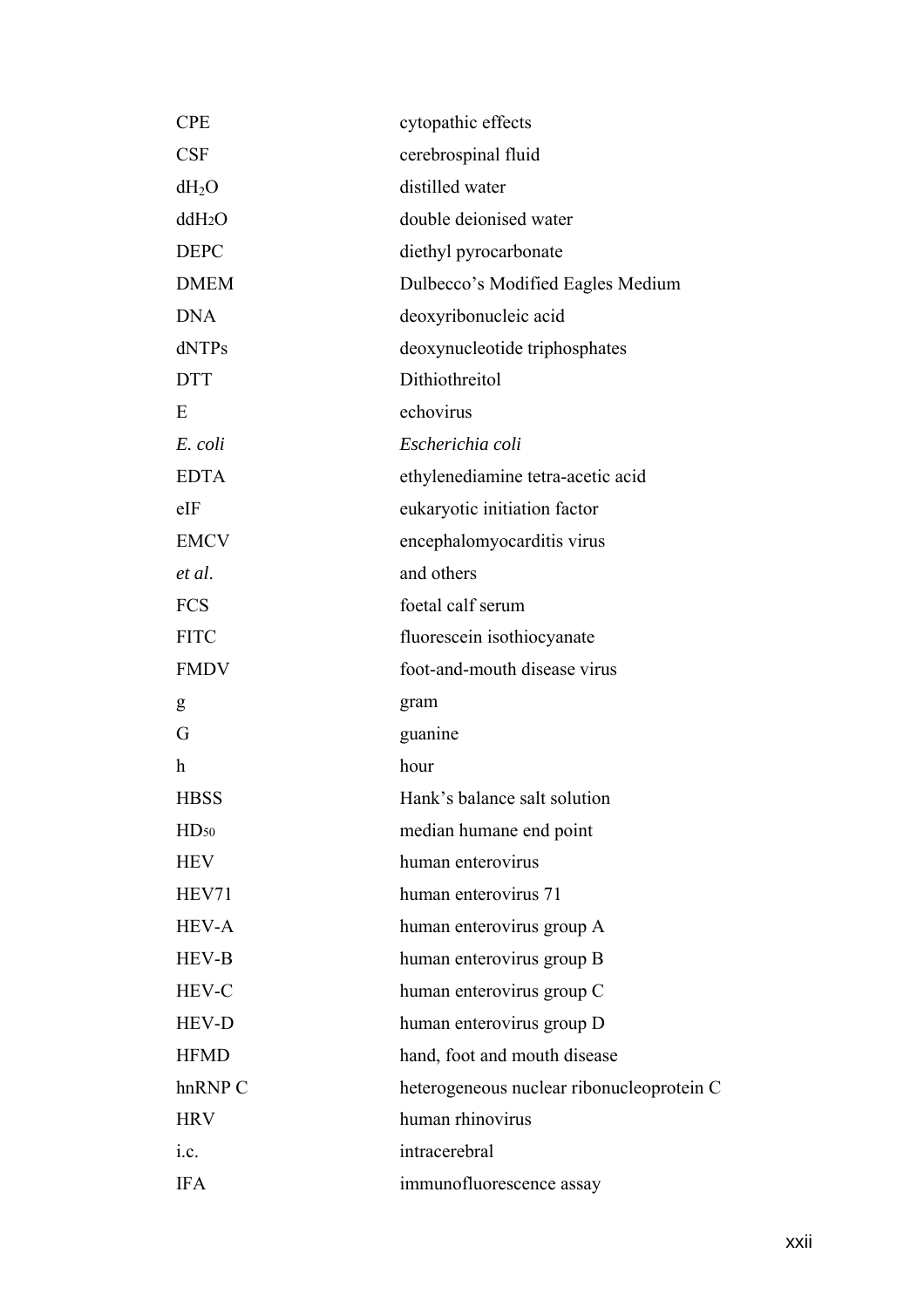| <b>IFN</b>    | interferon                        |
|---------------|-----------------------------------|
| Ig            | immunoglobulin                    |
| IL            | interleukin                       |
| i.m.          | intramuscular                     |
| i.p.          | intraperitoneal                   |
| <b>IRES</b>   | internal ribosome entry site      |
| i.s.          | intraspinal                       |
| i.v.          | intravenous                       |
| <b>IVT</b>    | <i>in vitro</i> transcription     |
| kb            | kilobase pairs                    |
| kDa           | kiloDalton                        |
| kg            | kilogram                          |
| kV            | kilovolt                          |
| L             | litre                             |
| $LD_{50}$     | median lethal dose                |
| M             | molar                             |
| mAb           | monoclonal antibody               |
| mg            | milligram                         |
| min           | minute                            |
| mL            | millilitre                        |
| mM            | millimolar                        |
| MOI           | multiplicity of infection         |
| <b>MOPS</b>   | 3-N-morpholinopropane sulfonate   |
| mRNA          | messenger ribonucleic acid        |
| <b>MVE</b>    | Murray Valley encephalitis virus  |
| <b>NB41A3</b> | mouse neuroblastoma cells         |
| <b>ND</b>     | not determined                    |
| ng            | nanogram                          |
| <b>NK</b>     | natural killer cells              |
| nm            | nanometre                         |
| nt            | nucleotide                        |
| <b>NTPase</b> | nucleoside triphosphate hydrolase |
| <b>OD</b>     | optical density                   |
| <b>ORF</b>    | open reading frame                |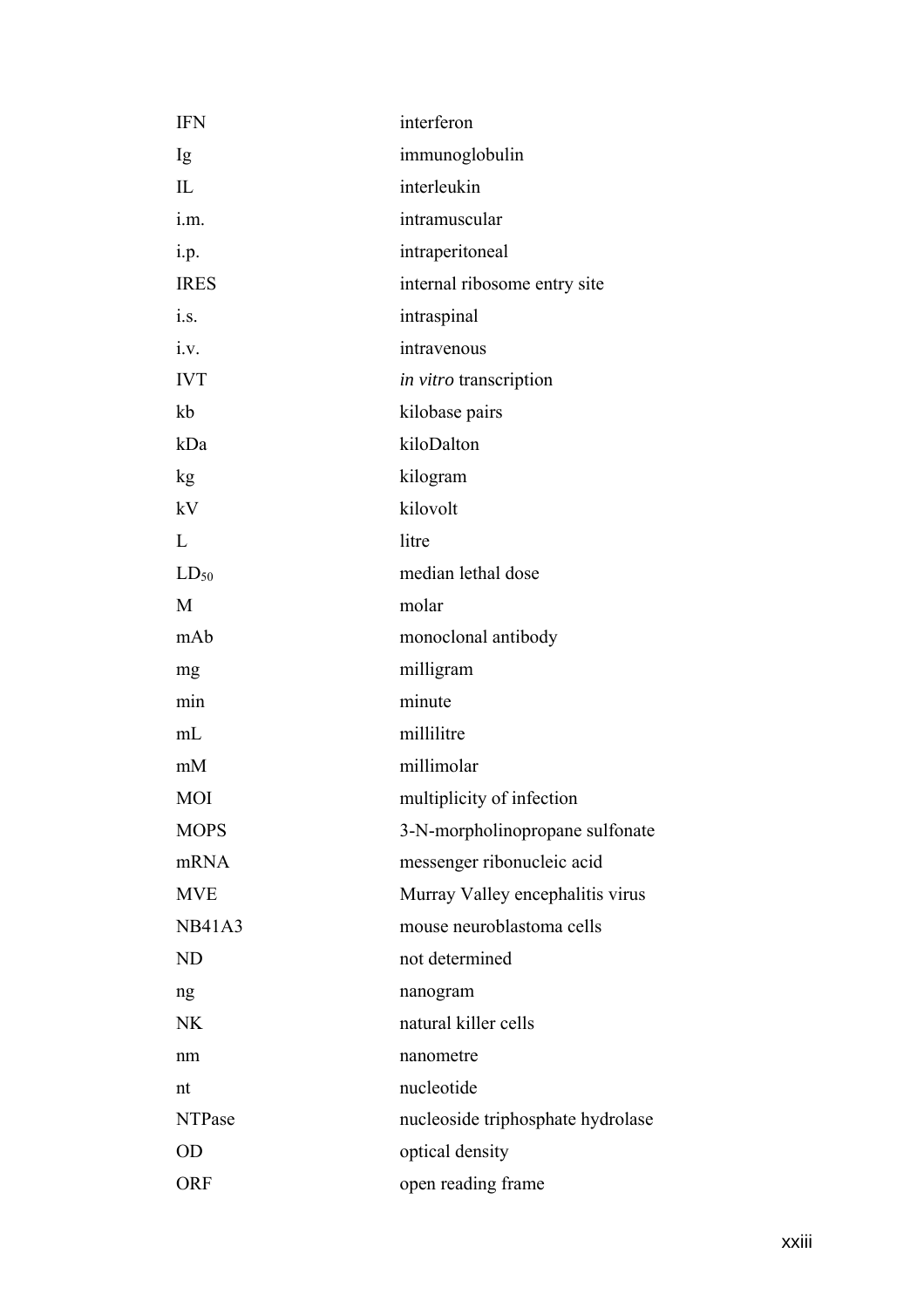| pAb                | polyclonal antibody                   |
|--------------------|---------------------------------------|
| PABP               | poly (A) binding protein              |
| <b>PBS</b>         | phosphate buffered saline             |
| <b>PCBP</b>        | poly (C) binding protein              |
| <b>PCR</b>         | polymerase chain reaction             |
| <b>PDB</b>         | protein databank file                 |
| PE                 | pulmonary edema                       |
| <b>PEG</b>         | polyethylene glycol                   |
| PFU                | plaque forming units                  |
| pmol               | picomole                              |
| <b>PTB</b>         | polypyrimidine tract-binding protein  |
| PV                 | poliovirus                            |
| <b>PVR</b>         | poliovirus receptor                   |
| Poly $(A)$         | polyadenylated                        |
| <b>RD</b>          | rhabdomyosarcoma cells                |
| <b>RE</b>          | restriction endonuclease              |
| <b>RNA</b>         | ribonucleic acid                      |
| RNAse              | ribonuclease                          |
| rpm                | revolutions per minute                |
| <b>RT</b>          | reverse transcription                 |
| <b>RT</b>          | room temperature                      |
| <b>SAM</b>         | S-adenosylmethionine                  |
| S.C.               | subcutaneous                          |
| <b>SDS</b>         | sodium dodecyl sulphate               |
| S                  | second                                |
| T                  | Thymine                               |
| <b>TAE</b>         | Tris acetate EDTA buffer              |
| TCID <sub>50</sub> | median tissue culture infectious dose |
| ts                 | temperature-sensitive                 |
| tr                 | temperature-resistant                 |
| U                  | Uracil                                |
| $\overline{U}$     | unit                                  |
| <b>USA</b>         | United States of America              |
| UV                 | ultraviolet                           |